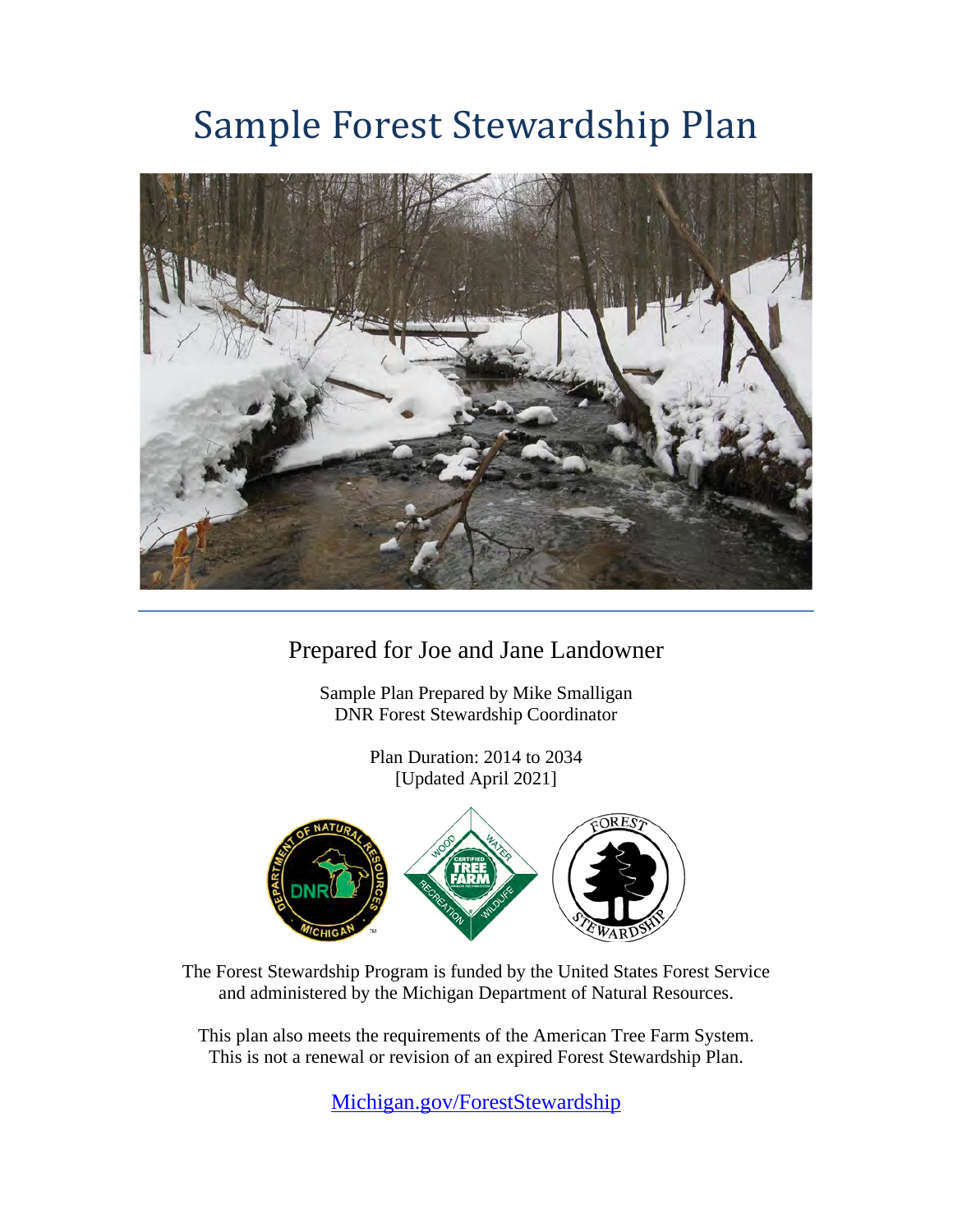#### Sample Forest Stewardship Plan. Michigan Department of Natural Resources. Michigan.gov/ForestStewardship.

| <b>Landowner Contact Information</b>                                                                                                                                                                                                                                                                                                                                                                                                                                                                                                                                                       |                                                                      | <b>Plan Writer Contact Information</b>            |                                                 |         |                                |         |  |
|--------------------------------------------------------------------------------------------------------------------------------------------------------------------------------------------------------------------------------------------------------------------------------------------------------------------------------------------------------------------------------------------------------------------------------------------------------------------------------------------------------------------------------------------------------------------------------------------|----------------------------------------------------------------------|---------------------------------------------------|-------------------------------------------------|---------|--------------------------------|---------|--|
| Name: Joe and Jane Landowner                                                                                                                                                                                                                                                                                                                                                                                                                                                                                                                                                               |                                                                      |                                                   | Name: Mike Smalligan                            |         |                                |         |  |
| Address: 1234 Main St., Anywhere MI 49337                                                                                                                                                                                                                                                                                                                                                                                                                                                                                                                                                  |                                                                      |                                                   | Address: 525 West Allegan St., Lansing MI 48933 |         |                                |         |  |
| Phone: 123-456-7890                                                                                                                                                                                                                                                                                                                                                                                                                                                                                                                                                                        |                                                                      |                                                   |                                                 |         | Phone: 517-449-5666            |         |  |
| Email: joeandjane@gmail.com                                                                                                                                                                                                                                                                                                                                                                                                                                                                                                                                                                |                                                                      |                                                   |                                                 |         | Email: SmalliganM@Michigan.gov |         |  |
|                                                                                                                                                                                                                                                                                                                                                                                                                                                                                                                                                                                            | <b>Property Information</b>                                          |                                                   |                                                 |         |                                |         |  |
| Total Acres: 63                                                                                                                                                                                                                                                                                                                                                                                                                                                                                                                                                                            | Forested Acres: 63                                                   | Acres in Plan: 63                                 |                                                 | Tax ID: |                                |         |  |
| Town:                                                                                                                                                                                                                                                                                                                                                                                                                                                                                                                                                                                      | Range:                                                               | Section:                                          |                                                 |         | Township:                      | County: |  |
|                                                                                                                                                                                                                                                                                                                                                                                                                                                                                                                                                                                            | Property Legal Description (County, Township, Town, Range, Section): |                                                   |                                                 |         |                                |         |  |
|                                                                                                                                                                                                                                                                                                                                                                                                                                                                                                                                                                                            | How to Find Property from Nearest Town:                              |                                                   |                                                 |         |                                |         |  |
|                                                                                                                                                                                                                                                                                                                                                                                                                                                                                                                                                                                            |                                                                      | <b>Participation in Related Forestry Programs</b> |                                                 |         |                                |         |  |
| I intend to enroll this parcel in the Qualified Forest Program (QF).<br>(Michigan.gov/QFP)<br>(Michigan.gov/CommercialForest)<br>I intend to enroll this parcel in the Commercial Forest Program (CF).<br>(TreeFarmSystem.org)<br>I intend to enroll this parcel in the American Tree Farm System.<br>$X_{-}$<br>I intend to apply to the NRCS for financial assistance.<br>(nrcs.usda.gov)<br>X                                                                                                                                                                                           |                                                                      |                                                   |                                                 |         |                                |         |  |
|                                                                                                                                                                                                                                                                                                                                                                                                                                                                                                                                                                                            |                                                                      | <b>Michigan's Stewardship Ethic</b>               |                                                 |         |                                |         |  |
| Stewardship recognizes that the land and its natural inhabitants have inherent worth. We acknowledge that we have<br>a responsibility to consider the current and far distant future value of the land as we manage, protect, and enjoy the<br>forest. Stewardship guides us to conduct our activities to the utmost of our abilities and to insure the future health,<br>productivity, diversity, and well-being of the land, its natural communities and native species. Stewardship today<br>provides opportunities for future generations to use and enjoy the land and its resources. |                                                                      |                                                   |                                                 |         |                                |         |  |
| Signatures of Approval from Landowner, Plan Writer, and DNR Service Forester                                                                                                                                                                                                                                                                                                                                                                                                                                                                                                               |                                                                      |                                                   |                                                 |         |                                |         |  |
| This plan describes my goals and objectives for my forest. Participation in the Forest Stewardship Program is<br>voluntary and only indicates my intent to practice sustainable forest management. I understand that enrolling forest<br>land into separate property tax programs like the Commercial Forest program or the Qualified Forest program requires<br>my compliance with an approved forest management plan in exchange for the reduction in property taxes.                                                                                                                    |                                                                      |                                                   |                                                 |         |                                |         |  |
| Landowner:                                                                                                                                                                                                                                                                                                                                                                                                                                                                                                                                                                                 |                                                                      |                                                   |                                                 | Date:   |                                |         |  |
| Plan Writer:                                                                                                                                                                                                                                                                                                                                                                                                                                                                                                                                                                               |                                                                      |                                                   |                                                 | Date:   |                                |         |  |
| <b>DNR Service Forester:</b>                                                                                                                                                                                                                                                                                                                                                                                                                                                                                                                                                               |                                                                      |                                                   | Date:                                           |         |                                |         |  |
| After review and signed approval by the Landowner, the Plan Writer submits the entire Plan to the nearest DNR<br>Service Forester for their review. Electronic submission of the Plan is encouraged by emailing a Word document<br>or pdf file to the Service Forester. The DNR Service Forester will return a hard copy or pdf of the signature page                                                                                                                                                                                                                                      |                                                                      |                                                   |                                                 |         |                                |         |  |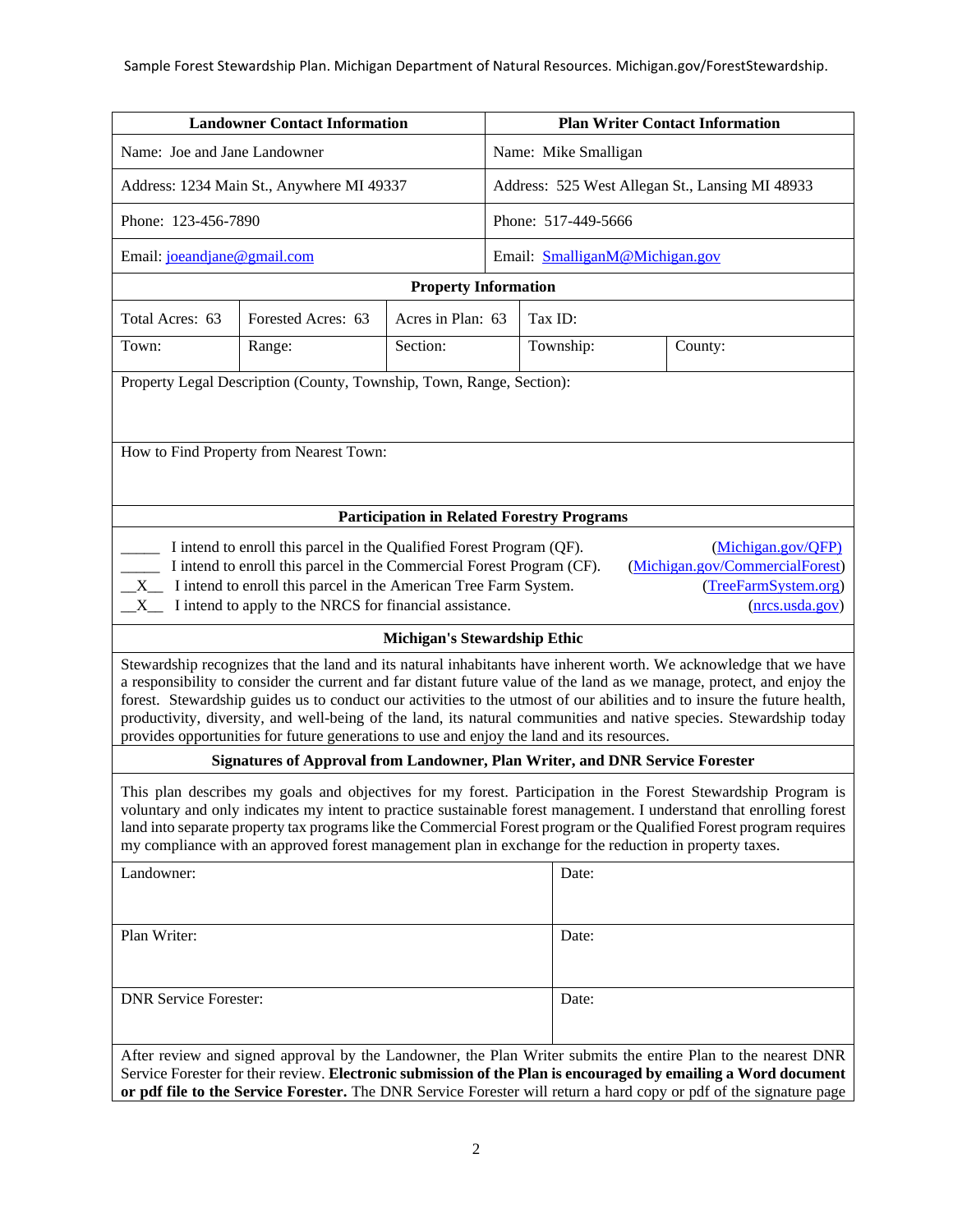# **Contents**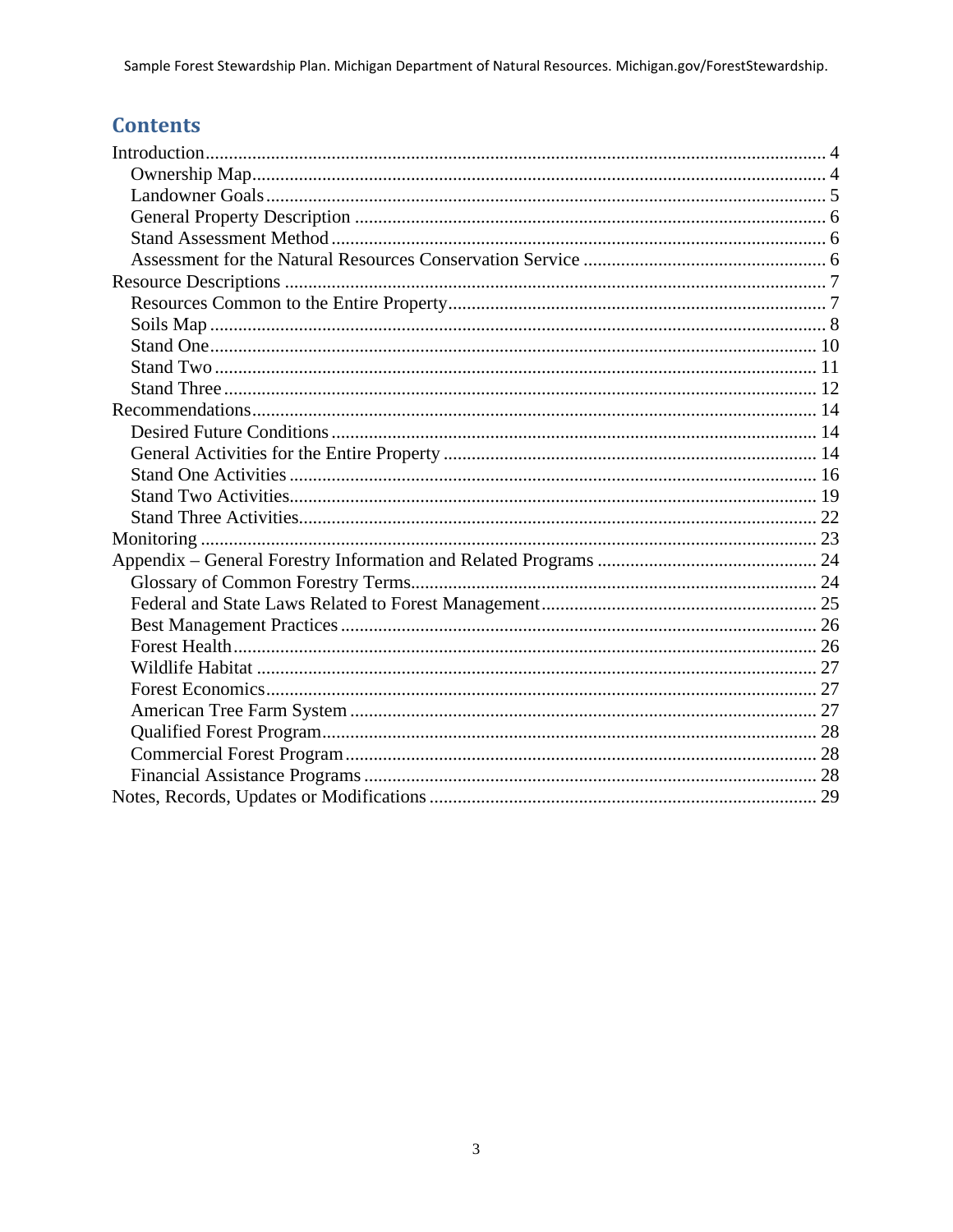# **Introduction**

# <span id="page-3-1"></span><span id="page-3-0"></span>**Ownership Map**

Figure 1. Map of the Landowner property showing forest types and water resources.



Image Source: USDA Web Soil Survey at [websoilsurvey.nrcs.usda.gov](http://websoilsurvey.nrcs.usda.gov/)

Geographic Location: Parcel is in the NE ¼ of Sec 2, T\_N, R\_W, \_\_\_\_Township, \_\_\_\_County.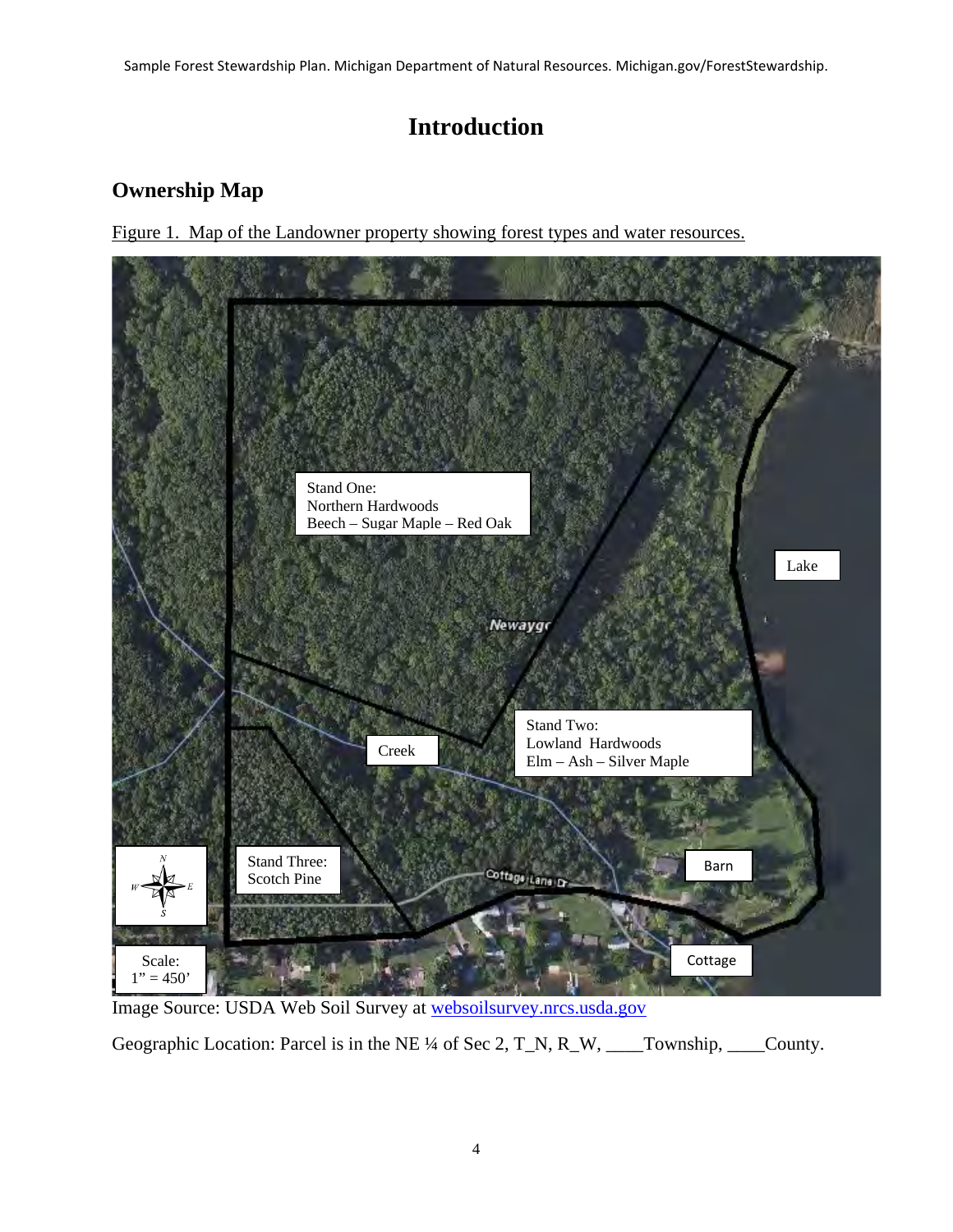#### <span id="page-4-0"></span>**Landowner Goals**

Joe and Jane Landowner have a variety of goals for their property that reflect their personal preferences, the attributes of their forest and their desired future conditions for their land. Their primary goal is to sustainably manage their forest so they can pass it on to their children in 15 to 20 years as a healthy and productive forest. They have already placed their forest into a trust to plan for their forest succession to pass their land on to their heirs (see [TiesToTheLand.org](http://www.tiestotheland.org/) for more information on succession planning). When discussing their values and intentions with their forester, Joe and Jane Landowner identified the following goals:

- 1. Maintain high quality aesthetics because the forest is visible from a public lake.
- 2. Provide recreational opportunities for walking trails, bird watching, and deer hunting.
- 3. Enroll in a property tax program to keep costs of ownership affordable.
- 4. Protect water quality of the creek and lake and improve the fish habitat in the creek.
- 5. Address forest health issues, especially Emerald Ash Borer and Beech Bark Disease.
- 6. Sustainable production of timber for occasional income from moderate harvests.

|              |         |                                              |                                                             | <b>Dates</b>   |          |                  | Cost/         |
|--------------|---------|----------------------------------------------|-------------------------------------------------------------|----------------|----------|------------------|---------------|
| <b>Stand</b> | #       | <b>Extent</b><br><b>Activity Description</b> |                                                             | <b>Planned</b> | Complete | <b>NRCS</b>      | <b>Profit</b> |
| All          | $0-1$   | $63 \text{ ac}$                              | Join Tree Farm & MFA                                        | 2014           |          |                  |               |
| All          | $0 - 2$ | $63$ ac                                      | <b>Monitor Forest Health</b>                                | annual         |          |                  |               |
| All          | $0 - 3$ | $63$ ac                                      | Enroll in QF or CF Property<br><b>Tax Reduction Program</b> | 2014           |          |                  |               |
| <b>One</b>   | $1 - 1$ | 3,000'                                       | <b>Construct Forest Trails</b>                              | 2015           |          | EOIP #655        |               |
| One          | $1-2$   | $30$ ac                                      | <b>Commercial Timber Harvest</b>                            | 2016, 2030     |          |                  |               |
| Two          | $2 - 1$ | 30'                                          | <b>Install Stream Crossing</b>                              | 2015           |          | <b>EOIP #578</b> |               |
| Two          | $2 - 2$ | $28$ ac                                      | <b>Commercial Timber Harvest</b>                            | 2016, 2030     |          |                  |               |
| Two          | $2 - 3$ | $28$ ac                                      | <b>Forest Stand Improvement</b>                             | 2018-20        |          | EOIP #666        |               |
| Two          | $2 - 4$ | 5.9 ac                                       | Riparian Forest Buffer                                      | 2020           |          | EOIP #391        |               |
| Two          | $2 - 5$ | 1,275'                                       | <b>Stream Habitat Improvement</b>                           | 2020           |          | EOIP #395        |               |
| Three        | $3 - 1$ | 5 ac                                         | <b>Commercial Biomass Harvest</b>                           | 2016           |          | EOIP #666        |               |
| Three        | $3 - 2$ | 5 ac                                         | <b>Plant Trees and Shrubs</b>                               | 2020-22        |          | EOIP #612        |               |

Table 1. Executive Summary of Management Activities for the Next Twenty Years.

The prioritization of activities should be based primarily upon biological considerations such as tree age, density and forest health issues. Timing can be modified by several years according to other factors including economics (timber prices, income needs, taxes) or landowner preferences. Please note that enrolling in the Commercial Forest or Qualified Forest property tax programs will require compliance with the recommendations in this Forest Stewardship Plan. This plan may be amended to reflect changes in market conditions or landowner goals.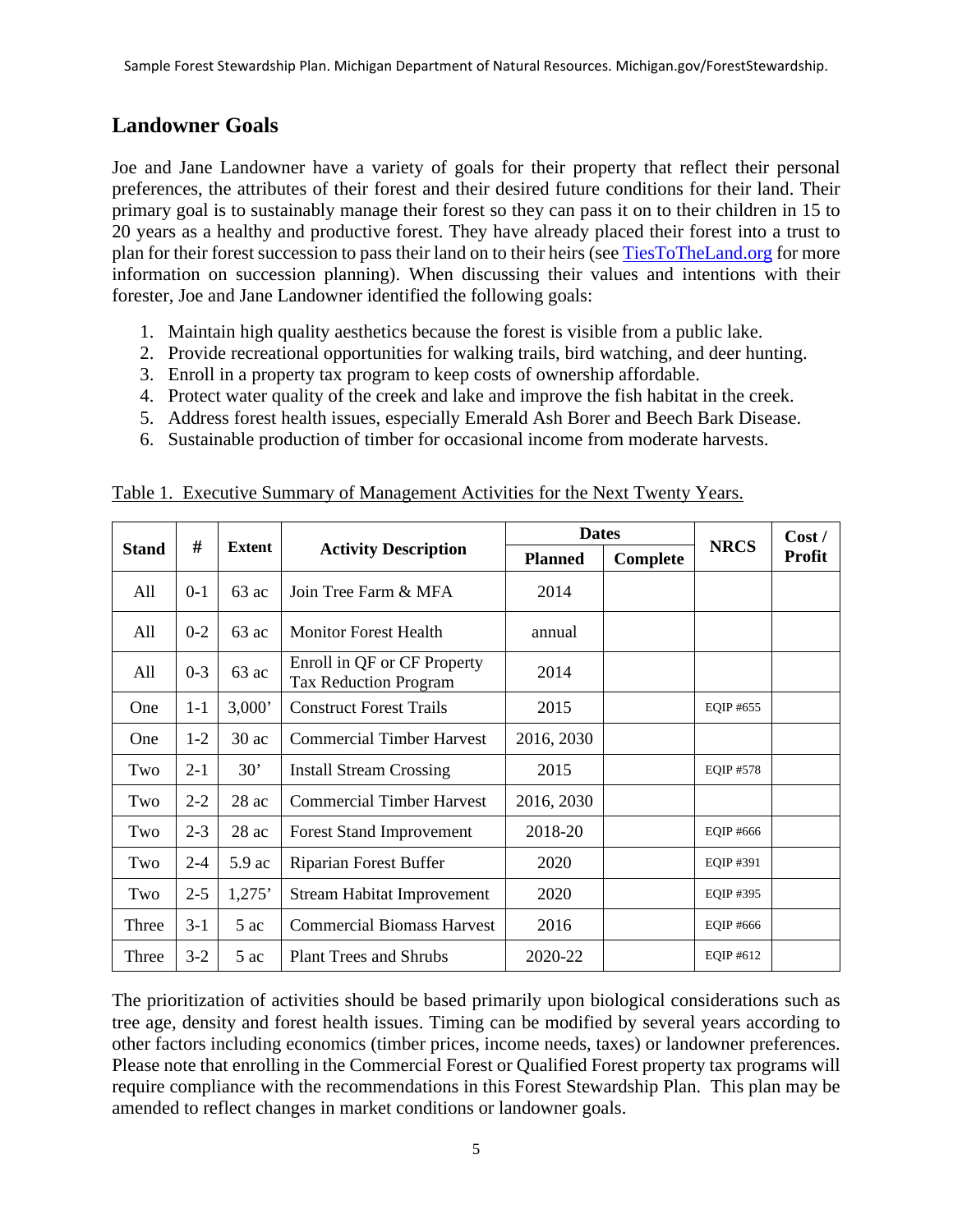#### <span id="page-5-0"></span>**General Property Description**

The Landowners have owned this 63-acre forest for almost 50 years. It is a beautiful forest along a lake with a stream running through the forest. The forest has great aesthetics, recreational value and timber resources. The Landowners do not live on the property year-round but spend most of their summer at a cottage on the south side of the forest. There are some forest health issues with Emerald Ash Borer already present and the potential for Beech Bark Disease. A small Scotch pine plantation (now considered invasive) is over-mature and already declining.

Throughout this plan I have divided the forest into three separate management units or "stands." A stand is a forestry term for an area of land containing a similar cohort of trees according to species, age class, site conditions, or management practices. See Ownership Map on page 4.

**Stand One** is a 30-acre northern hardwoods forest dominated by beech, red oak, and white oak. It is an outstanding example of northern hardwoods with very large diameter and tall trees. It also has an unusual number of large white pine interspersed throughout the stand that are remnants from the old white pine logging era in the late 1800s.

**Stand Two** is a 28-acre lowland hardwoods forest with a creek running through the center of the stand that empties into the lake to the east. The stand also has about 1,500 feet of frontage along the lake, so soil and water quality issues are very important for Stand Two. Red maple and ash dominate the stand, but the Emerald Ash Borer is starting to cause lots of ash mortality.

**Stand Three** is a 5-acre Scotch pine plantation in the southwest corner of the property on some sandy soils. It is about 50 years old and has never been thinned. The pines are in poor condition, but a nice understory of red maple and black cherry saplings are starting to replace the pines.

#### <span id="page-5-1"></span>**Stand Assessment Method**

The Plan Writer collected basic stand assessment data by visual survey while walking through the forest with the Landowners on Aug. 11. He had done some research about the property prior to the site visit to determine the potential boundaries of the forest cover types and soil types on the property. One of the actions on the site visit was to confirm the boundaries of the three stands according to their forest type. A few "point samples" were taken in each stand to get a rough idea of the forest density and the primary tree species occurring in that stand. Saplings and shrubs in the understory, wildlife habitat, and forest health issues were also noted throughout each stand. This was not a formal inventory of the forest as this more expensive data collection and analysis can wait until preparing for a timber sale or other more intensive activity.

#### <span id="page-5-2"></span>**Assessment for the Natural Resources Conservation Service**

"Resource concerns" present or possible on this property include water quality degradation, soil erosion, plant health, plant productivity, degraded fish habitat, degraded wildlife habitat, and invasive plants. Potential "conservation practices" for this property include stream crossings,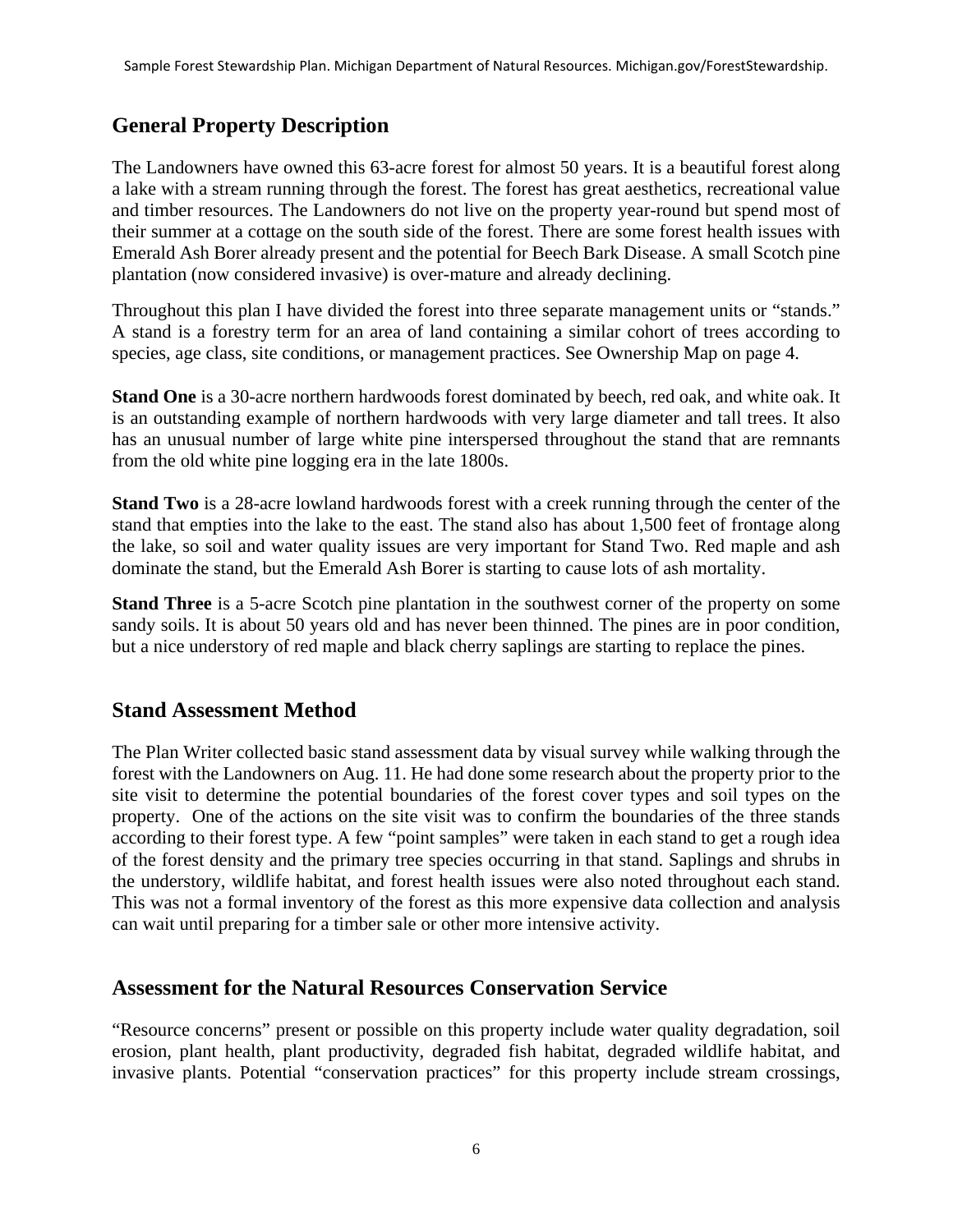stream habitat improvement, forest trails and landings, riparian forest buffers, forest stand improvement, tree establishment, brush management, and tree site preparation.

# **Resource Descriptions**

#### <span id="page-6-1"></span><span id="page-6-0"></span>**Resources Common to the Entire Property**

The following natural resource elements are applicable to the entire property. Additional resources will be described in more detail for each stand.

**Threatened and Endangered Species**. The Michigan Natural Features Inventory (MNFI) reports that the Lake herring or Cisco (*Coregonus artedi*) is a Threatened species (legally protected) that may be present in the adjoining lake, although it was last observed in 1984. Eutrophication of a lake (excess nutrients leading to algae blooms and decreased oxygen) is the biggest threat, and typical forest management activities should not have any impact if the fish is still present in the lake. For more information, see [mnfi.anr.msu.edu.](http://www.mnfi.anr.msu.edu/) Landowners are required to protect the habitat and not harm legally designated threatened or endangered species.

**Special Sites.** There are no known special sites on the property. The State Historic Preservation Office database does not show the presence of any historical sites in this section of the Township [\(Michigan.gov/Archaeology\)](http://www.michigan.gov/Archaeology). Special sites also include unique natural communities, but there are no unique natural communities on this property [\(mnfi.anr.msu.edu/communities\)](http://www.mnfi.anr.msu.edu/communities).

**Fire.** Prescribed fire is a management tool used to reduce hazardous fuels or unwanted understory plants. Prescribed fire should only be conducted by highly trained and properly insured professionals. All prescribed fires require a Burn Permit available from the DNR at [Michigan.gov/BurnPermit.](http://www.michigan.gov/BurnPermit) Prescribed fire is not likely to be a suitable tool for Stands One or Two in the Landowner forest. More information about prescribed fire is available on the Michigan Prescribed Fire Council website at [FireCouncil.org.](http://firecouncil.org/) Wildlife is not a significant risk in this county or for the hardwood forest types on the property. However, more information about minimizing the risk of wildfire in Michigan can be found at [firewise.msu.edu.](http://firewise.msu.edu/)

**Carbon Cycle.** Carbon dioxide is removed from the atmosphere through photosynthesis and decomposition of organic matter into the soil. Carbon dioxide is released to the atmosphere through respiration, deforestation and soil tillage. More than 65% of the terrestrial carbon stocks in Michigan's forests are in soil organic carbon and only 21% is in the above ground biomass (trunk, branches, leaves). Below-ground biomass (roots), dead wood, and litter (dry leaves) make up the remaining 14% of the carbon stocks in Michigan's forests. Healthy forests clean the air and produce oxygen through photosynthesis. Therefore, forests in Michigan and around the world are important ecosystems that remove carbon dioxide from the atmosphere and help to reduce the global impacts of climate change. More information about the forest carbon cycle is available at [fs.fed.us/ecosystemservices/carbon.shtml.](http://www.fs.fed.us/ecosystemservices/carbon.shtml)

**Forests of Recognized Importance.** This property is not located within a "Forest of Recognized Importance" (FORI), which in Michigan are forests within a half mile of the Great Lakes, forests within Natural River or Wild and Scenic River zones, rare forest types, or forests that provide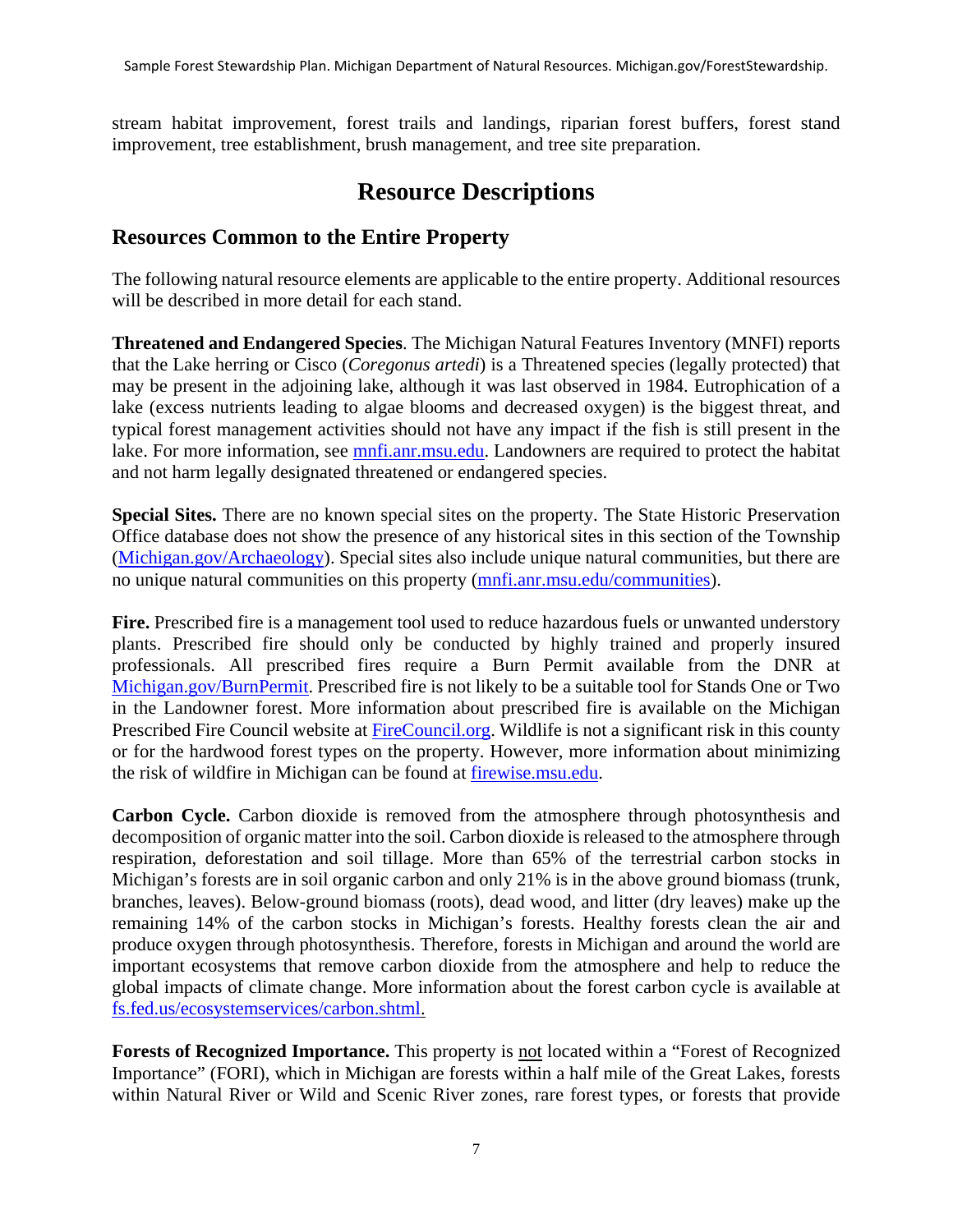important wildlife habitat (>500 contiguous acres in the southern Lower Peninsula, or required habitat for threatened or endangered species statewide). Landowners within a FORI should manage their forest to protect the ecological integrity of that larger important ecosystem.

# <span id="page-7-0"></span>**Soils Map**



Figure 2. Soil map and potential locations for new forest trails and stream crossing.

(Image Source: USDA Web Soil Survey at [websoilsurvey.nrcs.usda.gov\)](http://websoilsurvey.nrcs.usda.gov/)

#### **Legend for the Landowner Forest Soil Types**

| <b>Symbol</b> | Soil Name                   | Percent Slope     | Acres | Percent |
|---------------|-----------------------------|-------------------|-------|---------|
| 8             | Cohoctah fine sandy loam    |                   | 19.8  | 31.2%   |
| 17B           | Spinks-Metea-Coloma complex | $1 \text{ to } 6$ | 4.1   | 6.5%    |
| 17C           | Spinks-Metea-Coloma complex | 6 to 12           | 17.1  | 26.9%   |
| 17D           | Spinks-Metea complex        | 12 to 25          | 3.5   | 5.4%    |
| 32            | Carlisle muck               |                   | 6.2   | 9.7%    |
| 88            | Ceresco fine sandy loam     |                   | 4.6   | 7.2%    |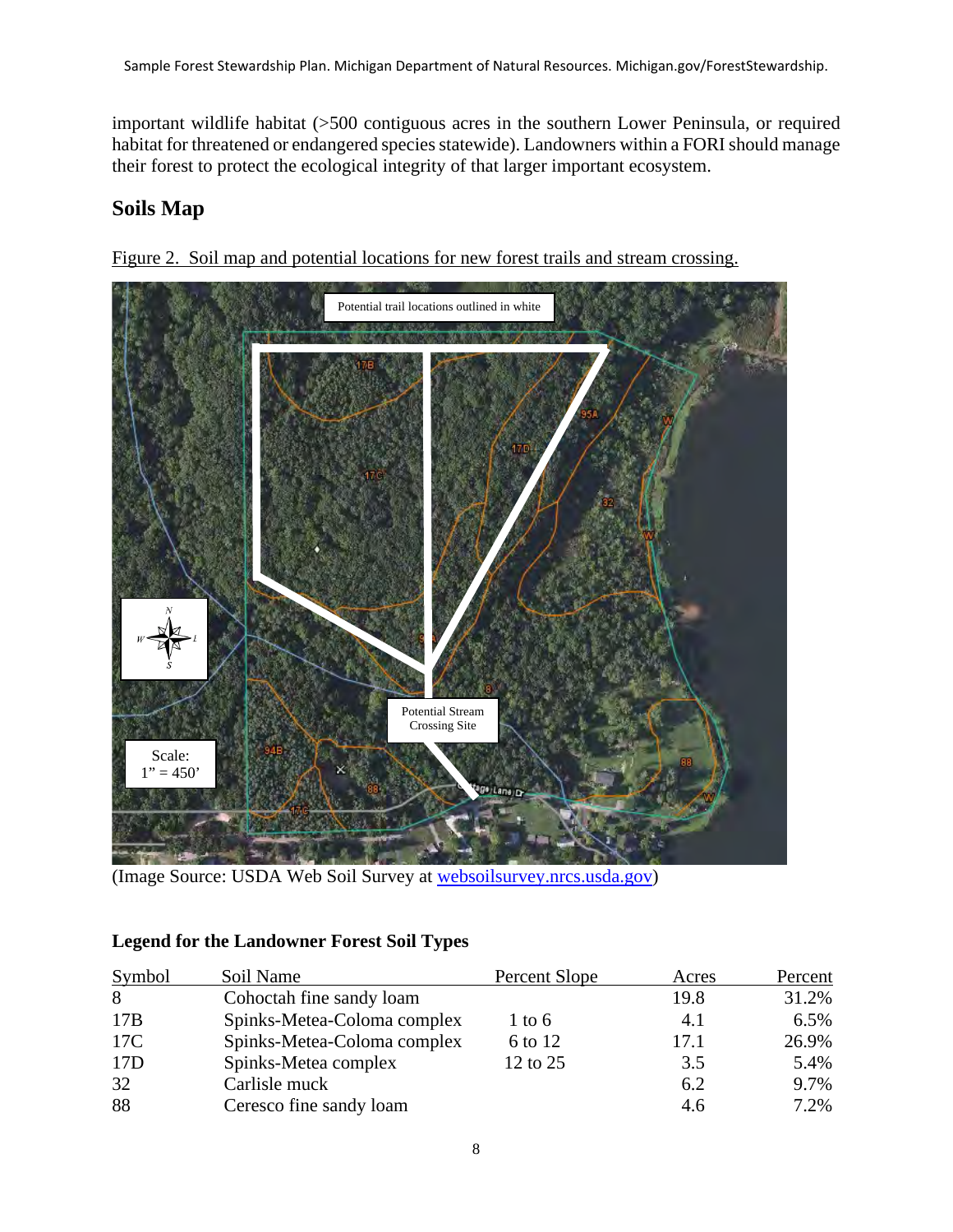Sample Forest Stewardship Plan. Michigan Department of Natural Resources. Michigan.gov/ForestStewardship.

| 94B | Brems sand                         | $0$ to 4 |      | 3.2%   |
|-----|------------------------------------|----------|------|--------|
| 95A | Abscota loamy sand                 | 0 to 3   | 5.6  | 8.8%   |
| W   | Water                              |          |      | 1%     |
|     | <b>Totals for Area of Interest</b> |          | 63.6 | 100.0% |

#### **Soil Series Descriptions**

The various soil types on the property determine the vegetation, economic productivity, potential for wind throw, susceptibility to erosion, and suitability for heavy equipment for active forest management. All management activities should take caution to protect the soil from rutting or erosion into the creek or nearby lake. Utilize Best Management Practices described in the ["Michigan Forestry Best Management Practices](https://www.michigan.gov/documents/dnr/IC4011_SustainableSoilAndWaterQualityPracticesOnForestLand_268417_7.pdf) for Soil and Water Quality" to protect soil and water quality [\(Michigan.gov/Forestry\)](http://www.michigan.gov/PrivateForestLand). The following soil information is adapted from the soil maps and reports on the USDA Web Soil Survey at [websoilsurvey.sc.egov.usda.gov.](http://websoilsurvey.sc.egov.usda.gov/)

**Cohoctah.** The Cohoctah series consists of very deep, poorly drained or very poorly drained soils formed in loamy alluvial deposits on flood plains. Slope ranges from 0 to 2 percent. Native vegetation is red maple, white ash, swamp white oak, American elm, alder, and quaking aspen. The site index for red maple is 56 and the expected annual growth rate is 29 ft $\frac{3}{\text{arc}}$ . [Site index is the expected height at age 50 and is used to compare the quality of soil for growing trees.] Cohoctah soils are poorly suited for harvesting equipment because of low strength and wetness.

**Spinks.** The Spinks series consists of very deep, well drained soils formed in sandy eolian or outwash material. They are on dunes, moraines, till plains, outwash plains, beach ridges, and lake plains. Slope ranges from 0 to 70 percent. Native vegetation is hardwoods, dominantly of oak and hickory. The site index for red oak is 65 and the expected annual growth rate is 57 ft<sup>3</sup>/acre. Spinks soils are well suited for harvesting equipment.

**Carlisle.** The Carlisle series consists of very deep, very poorly drained soils formed in woody and herbaceous organic materials in depressions within lake plains, outwash plains, ground moraines, flood plains and moraines. Slope ranges from 0 to 2 percent. Major tree species include American elm, white ash, red maple, willow, tamarack, quaking aspen, and alder. The site index for red maple is 56 and the expected annual growth rate is 29 ft<sup>3</sup>/acre. Carlisle soils are poorly suited for harvesting equipment because of low strength and wetness.

**Ceresco.** The Ceresco series consists of very deep, somewhat poorly drained soils that formed in loamy alluvium on flood plains in river valleys. Slope ranges from 0 to 3 percent. A large amount is in woods consisting of elm, ash, and cottonwood. The site index for red oak is 66 and the expected annual growth rate is  $57 \text{ ft}^3/\text{acre}$ . Ceresco soils are moderately suited for harvesting equipment because of wetness and flooding.

**Brems.** The Brems series consists of very deep, moderately well drained soils formed in acid sandy outwash on outwash plains and moraines. Slope ranges from 0 to 8 percent. Native vegetation is deciduous forest. The site index for pin oak is 59 and the expected annual growth rate is  $43 \text{ ft}^3/\text{acre}$ . Brems soils are moderately suited for large equipment for being too sandy.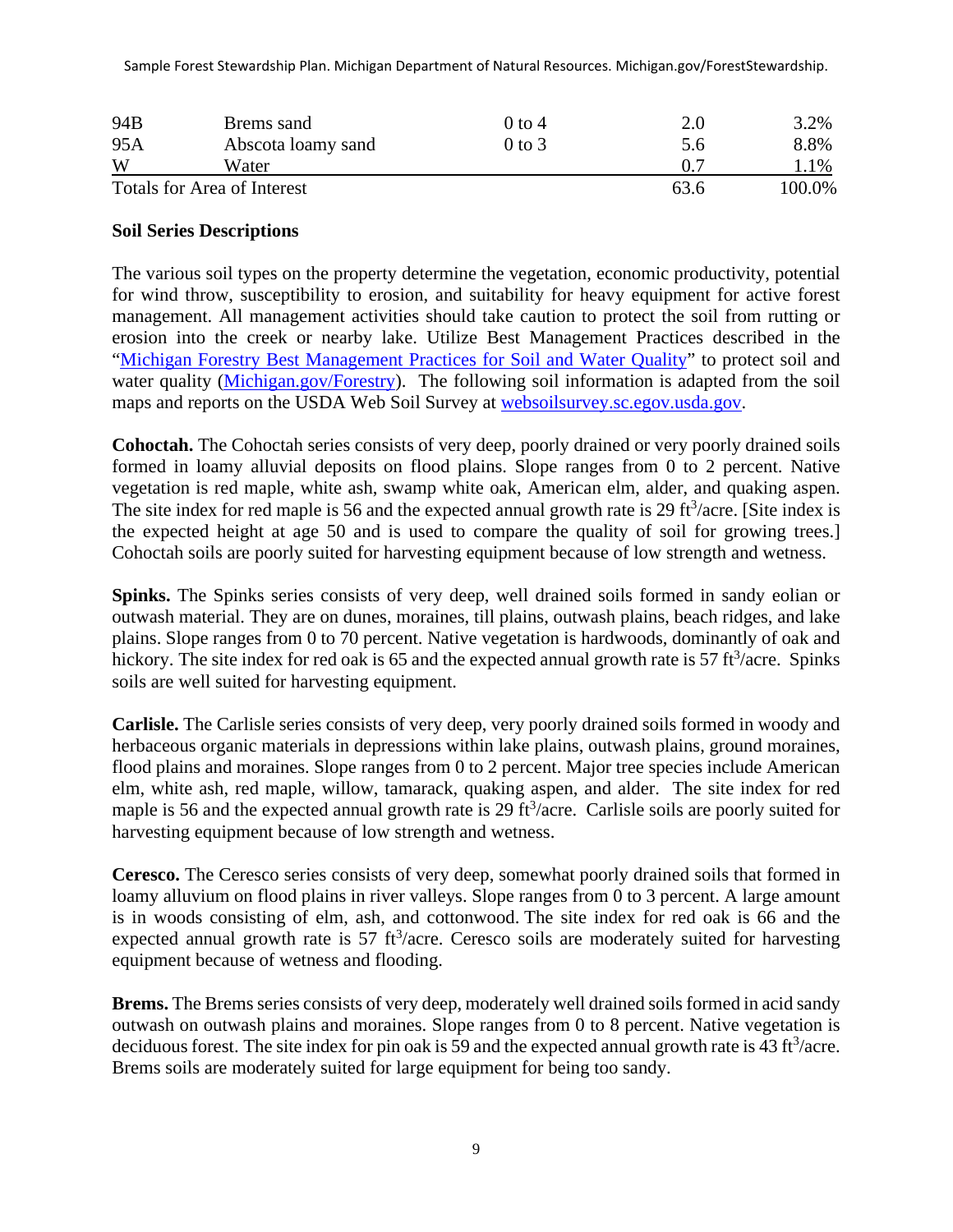**Abscota.** The Abscota series consists of very deep, moderately well drained soils that formed in sandy alluvium on flood plains. Slopes range from 0 to 6 percent. Native vegetation is American elm, red maple, black ash, and sycamore. The site index for red maple is 56 and the expected annual growth rate is 29 ft $3/$ acre. Abscota soils are moderately suited for harvesting equipment for wetness and flooding.

# <span id="page-9-0"></span>**Stand One**

**Narrative Description**. Stand One is a 30-acre, uneven-aged, northern hardwoods forest dominated by beech, red oak and white oak. The stand has not been harvested for more than 50 years, and it is an outstanding example of northern hardwoods with very large diameter and tall trees. It also has an unusual number of large white pine interspersed throughout the stand that are remnants from the old white pine logging era in the late 1800s. Stand One has very good aesthetics for a mature hardwoods forest. The forest is on a bluff above a public lake so management activities will be highly visible.

**Forest Health.** I did not observe any forest health issues (insects, disease, invasive plants) in Stand One. However, the abundance of beech is a potential concern when beech bark disease arrives in this county in a few years (it is not present yet).

**Invasive Species.** No invasive plants, animals or diseases were observed in Stand One.

**Soil.** The primary soil type for Stand One is the Spinks-Metea-Coloma complex. These soil types are well drained and have very good site quality for high value trees. The site index for red oak is 66 on Spinks soil types. [Note: site index is the expected height at age 50 for a species on a given soil type. It is used to compare site quality between different soil types.] The well-drained soils in Stand One should be protected from any heavy equipment by conducting any management activity when soils are frozen (Dec-Feb) or dry (late summer-fall).

**Water.** Stand One does not have any surface water but is near a creek and lake.

**Wetlands.** Stand One has well-drained soils and does not contain any wetlands.

**Wood and Fiber Production.** Stand One has at least 13 tree species and the dominant species in the stand are beech, white oak and red oak. Secondary species include white pine, red maple, sugar maple, big tooth aspen, black oak, black cherry, ash, bitternut hickory, musclewood, and paper birch. This is a good species diversity for a northern hardwoods forest type. The basal area is dominated by beech and several oak species including red oak, white oak, and black oak. Stand One is an uneven-aged stand with many age classes. Stand One is a sawtimber size stand with most of the trees  $\geq$ 10" in diameter. Merchantable sawtimber is usually 16" to 24" DBH. Stand One has exceptional stand quality and is developing "old growth" characteristics because it has not been harvested for more than 50 years. A forest cover type abbreviation for this stand is "MbO9" where "Mb" is beech, "O" is mixed oak, and "9" represents a saw log size stand with a basal area of  $>$  70 ft<sup>2</sup> per acre.

Density – The basal area for Stand One is  $145 \text{ ft}^2/\text{acre}$ . This is a very high basal area for this forest type as many mature northern hardwoods forests in southern Michigan have a basal area between 90 and 120 ft<sup>2</sup>/acre. [Note: The *basal area of a tree* is the cross-sectional area of the trunk at 4.5 feet. The *basal area of a stand* is the sum of each individual tree's basal area.]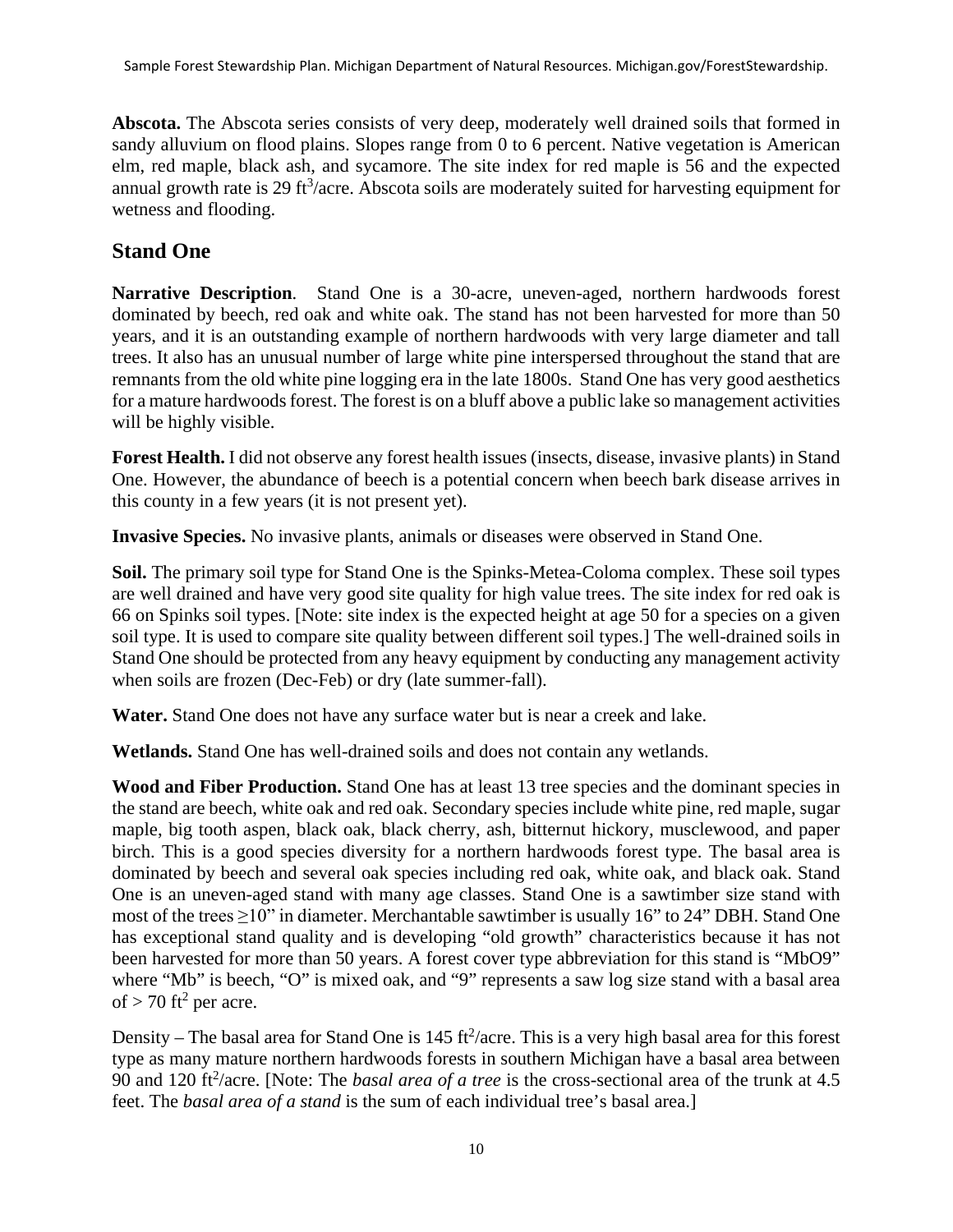Volume – The merchantable volume for Stand One is almost 15,000 board feet per acre using the Doyle log rule. This is a very high volume for this type of forest. Typical mature, hardwoods forests in southern Michigan may range from 5,000 to 10,000 board feet per acre.

**Recreation.** Stand One is frequently used by the Landowners and their friends for walking, skiing, trail riding, bird watching, and deer hunting. There are no roads for vehicle traffic in Stand One but there is a network of foot paths used by the Landowners and their neighbors.

**Desired Species.** The landowners use the property for deer hunting and wildlife viewing. Stand One has excellent wildlife habitat. Stand One has thick cover and water nearby for wildlife. Deer trails were observed throughout Stand One and I saw a bald eagle fly over while conducting the inventory. The creek does not support many game fish, but the lake on the east side of the stand is heavily used for fishing by people living on the lake.

#### <span id="page-10-0"></span>**Stand Two**

**Narrative Description.** Stand Two is a 28-acre lowland hardwoods stand with a creek running 1,275' through the center of the stand that empties into the lake just south of the stand. The forest is dominated by white ash and red maple. The stand has more than 1,500 feet of frontage along the lake and most of the soil in the stand is very poorly drained. Stand Two has average aesthetics for a lowland hardwoods forest. The forest is visible from the lake and a private road.

**Forest Health.** Emerald Ash Borer is the primary insect problem in the stand infecting most or all of the ash trees. Ash trees are about a third of the stand basal area so EAB will dramatically impact the stand. Secondary forest health issues include Dutch Elm Disease but elm is a minor component of the stand.

**Invasive Species.** I did not observe any noxious or invasive plant species in Stand Two. EAB is an invasive insect that is native to China and was first found in the Detroit area in 2002.

**Soil.** The primary soil types for Stand Two are Cohoctah fine sandy loam (very poorly drained) and Carlisle muck (very poorly drained). Stand Two has average site quality because of the very poorly drained soils. The site index for red maple is 56 on the poorly drained Cohoctah soils. The poorly-drained soils in Stand One must be protected from any heavy equipment by conducting any management activity when soils are frozen or dry.

**Water.** Stand Two has abundant surface water resources with both a creek running through the stand and significant lake frontage.

Wetlands. The Wetlands Map Viewer at megi.state.mi.us/wetlands indicates that all of Stand Two is a wetland according to state and federal definitions. A permit is not required for typical forest management activities in a wetland, but a permit is required for filling, dredging, draining, or development. A permit (usually \$50 or \$100) from the Department of Environment, Great Lakes and Energy is required for a stream crossing (culvert or bridge). See [Michigan.gov/Wetlands](http://www.michigan.gov/DEQWetlands) for more information about wetlands. Management activities in Stand Two should follow the [Michigan Forestry Best Management Practices for Soil and Water Quality](https://www.michigan.gov/documents/dnr/IC4011_SustainableSoilAndWaterQualityPracticesOnForestLand_268417_7.pdf) (available at [Michigan.gov/F](http://www.michigan.gov/)orestry).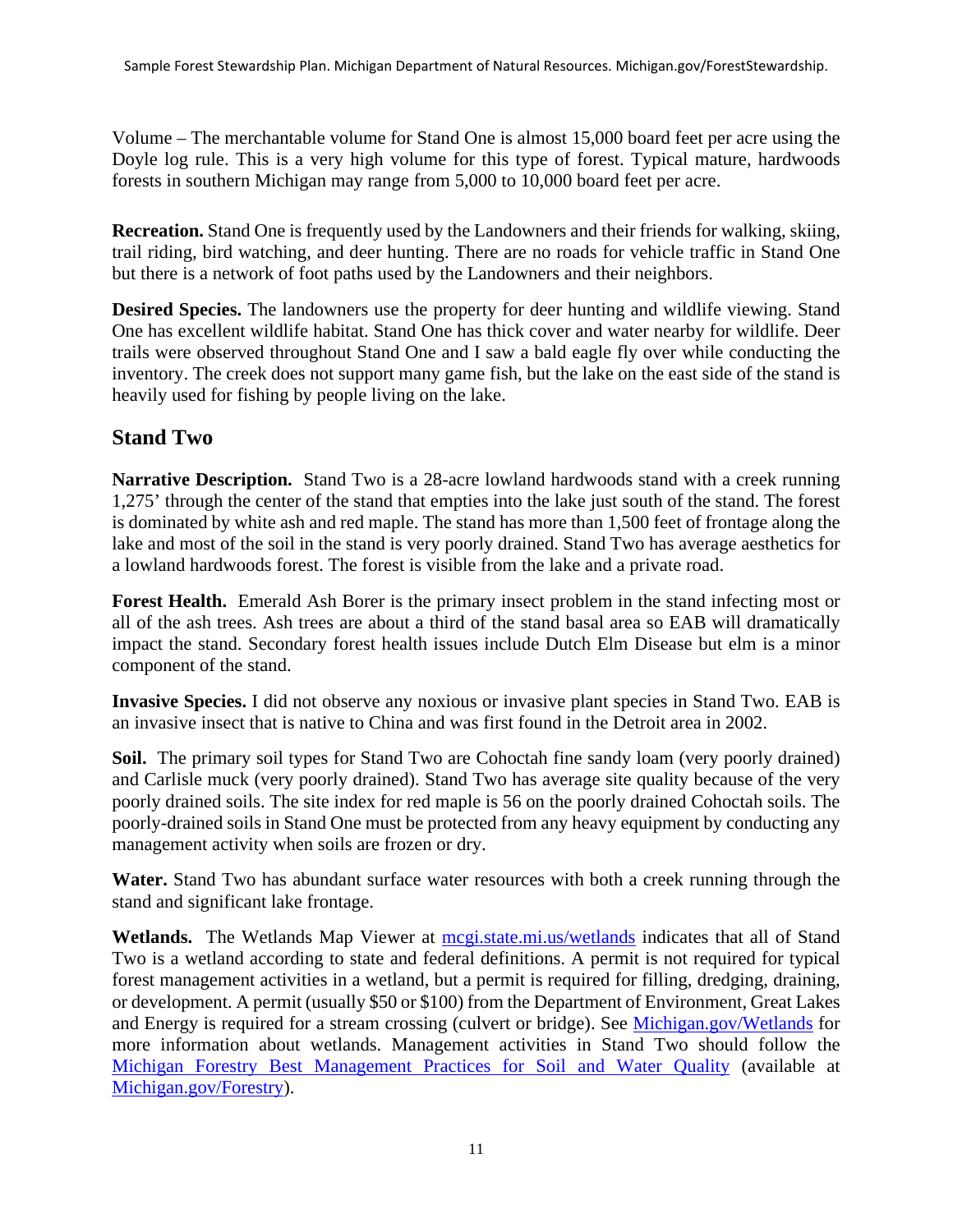**Wood and Fiber Production.** Stand Two has at least 15 tree species and the dominant species are white ash, red maple and big tooth aspen. Secondary species include musclewood, elm, black cherry, basswood, bitternut hickory, paper birch, hawthorn, willow, cottonwood, and beech. Stand Two is a sawtimber size stand with most of the basal area in trees ≥10" DBH. Stand Two has average stand quality and is an uneven-aged forest with many age classes. A forest cover abbreviation for this stand is "E9" where the "E" is lowlands and "9" is a sawtimber stand with a basal area >70 ft<sup>2</sup>/acre. The basal area in Stand Two is 105 ft<sup>2</sup>/acre which is a good basal area for a lowland hardwoods stand. The merchantable volume of Stand Two is about 5,000 board feet per acre using the Doyle log rule. This is a below average volume for a mature lowland hardwoods stand. Most of the merchantable trees are white ash and red maple.

**Recreation.** Stand Two is also used by the Landowners and their neighbors for recreation, primarily walking trails along the creek. There is a forest trail for vehicle traffic in Stand Two.

**Desired Species.** Stand Two has excellent wildlife habitat with thick cover and water nearby for wildlife. Deer trails were observed throughout Stand Two. The stand is also adjoining a lake that is used for fishing. The landowners would like to improve the fish habitat in the creek.

# <span id="page-11-0"></span>**Stand Three**

**Narrative Description**. Stand Three is a 5-acre Scotch pine plantation. It is about 50 years old and has never been thinned. The pines are starting to decline and blow over but there is already some advanced regeneration of red maple and black cherry in the understory. Stand Three has poor aesthetics as the pine plantation is overgrown and the trees are starting to fall over. The stand is visible from a private road.

**Forest Health.** I did not observe any insect or disease problems in Stand Three, apart from some minor canker disease on the black cherry.

**Invasive Species.** Scotch pine is now considered to be invasive [\(Michigan.gov/Invasives\)](http://www.michigan.gov/Invasives)

**Soil.** The primary soils in Stand Three are Brems sands and Abscota loamy sand. Both soils are moderately well drained, sandy soils. Stand Three has average site quality because of the sandy soils. The site index for pin oak is 59 on Brems soils.

**Water.** There are no surface water resources in Stand Three.

**Wetlands.** There are no wetlands in Stand Three because the soils are sandy and well drained.

**Wood and Fiber Production.** Stand Three has low diversity with just three tree species present – Scotch pine, red maple and black cherry. More than 75% of the stand is Scotch pine. Stand Three has average stand quality for a pine plantation and Scotch pine has very poor market value. The basal area of Stand Three is around  $180$  ft<sup>2</sup>/acre and this is a high basal area for a Scotch pine plantation. The volume of timber in Stand Three is almost 11,000 board feet per acre using the Doyle log rule and this is a good volume of board feet per acre for a Scotch pine plantation of this age. However, the low quality Scotch pine is more likely to produce low value biomass (pellets, chips) or pulp rather than higher value products like sawtimber (boards) or utility poles (usually red pine). Most of the Scotch pine are about 12" in diameter. A forest cover abbreviation for this stand is "I9" where the "I" is for exotic species and "9" is sawtimber.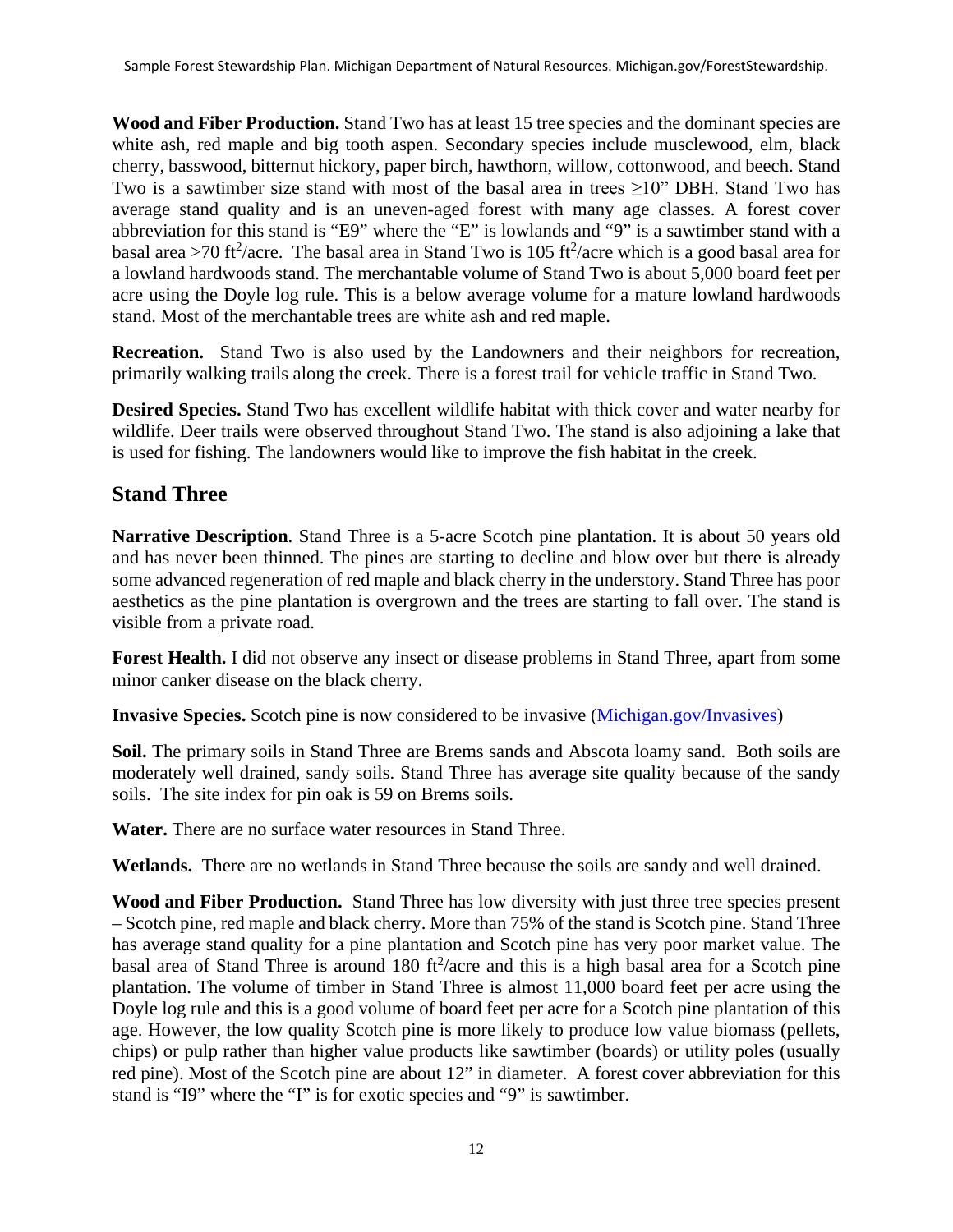**Recreation.** Stand Three is not used for recreation because the pines and the hardwoods in the understory are too thick for easy walking. There are not any roads or trails in Stand Three.

**Desired Species.** Stand Three has excellent wildlife habitat with very thick cover and water available nearby. Deer trails were observed throughout Stand Three.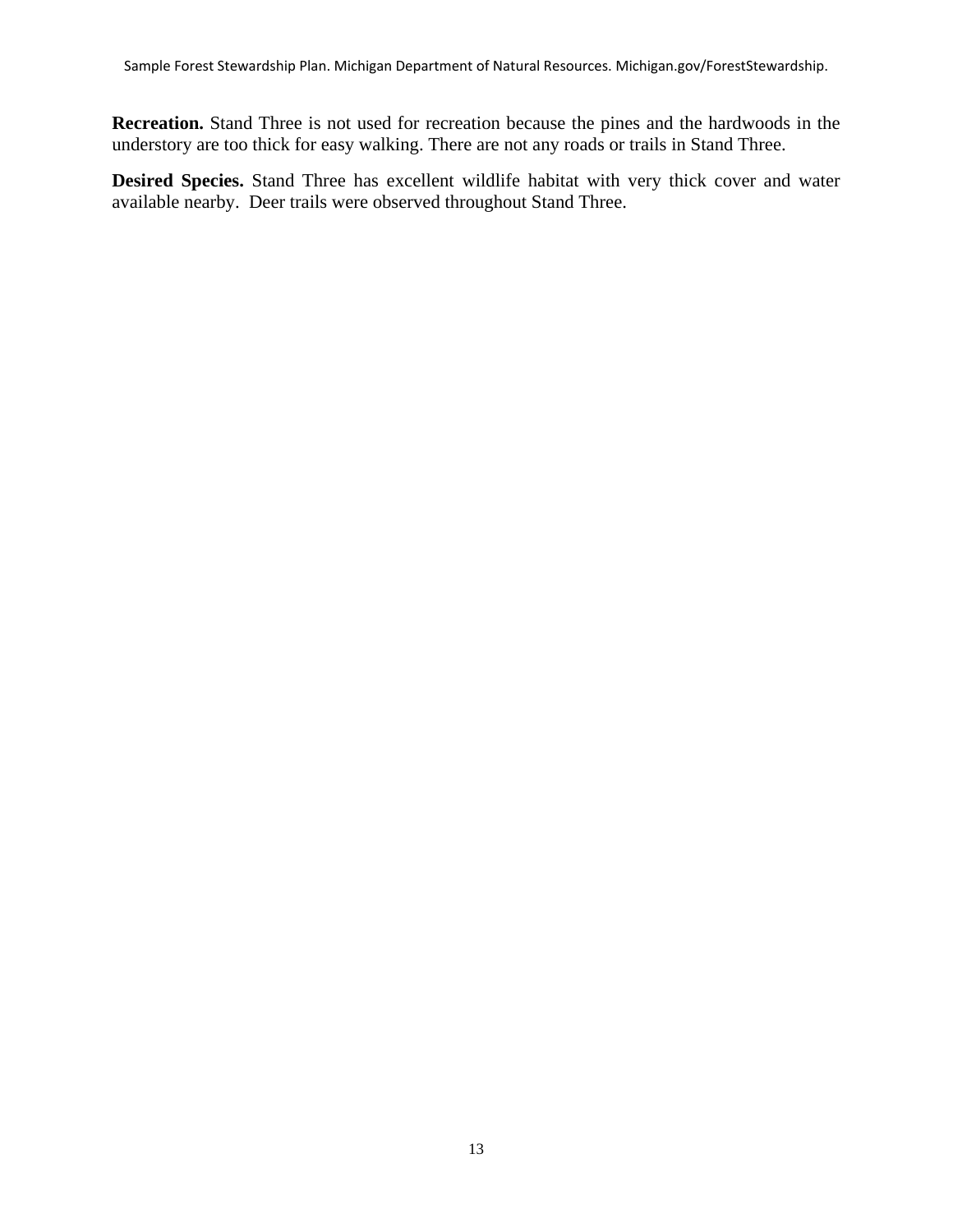# **Recommendations**

# <span id="page-13-1"></span><span id="page-13-0"></span>**Desired Future Conditions**

Forestry management activities are meant to accomplish the landowner's goals for that particular stand and to bring about desired future conditions for the forest. The goals for the entire property include recreation, maintaining aesthetics, conducting sustainable timber harvests, maintaining excellent wildlife habitat, and protecting soil and water quality.

**Stand One** is a 30-acre northern hardwoods forest with great aesthetics and biodiversity for recreation. It also has high quality timber with very good economic value. This stand can support timber harvests every 10 to 15 years without compromising the aesthetic and recreational value of the forest. I suggest managing this stand for sustainable timber production that is compatible with the maintaining biodiversity, recreation, and aesthetics. The desired future condition is the continuation of a mature and healthy northern hardwoods forest.

**Stand Two** is a 28-acre lowland hardwoods forest with good biodiversity but poor timber quality due to forest health issues and poorly drained soils. It is very important for water quality and fish habitat with a creek and 1,500 feet of lake frontage. Stand Two should be managed to minimize the forest health impacts and maximize soil and water protection. The desired future condition is the continuation of a lowlands hardwoods forest that protects soil and water resources.

**Stand Three** is a 5-acre Scotch pine plantation. The trees are mature and starting to decline so the current stand should be harvested and replaced with more desirable trees. Unfortunately. the market for Scotch pine is very limited so removing these trees may be a cost rather than income. The desired future condition is a replacement of Scotch pine with a native hardwoods forest.

# <span id="page-13-2"></span>**General Activities for the Entire Property**

**Activity 0-1: Join the American Tree Farm System and Michigan Forest Association.** You should consider joining the American Tree Farm System [\(TreeFarmSystem.org/](http://www.treefarmsystem.org/Michigan)Michigan) to certify that your forest is sustainably managed. Certification documents the public goods that "Tree Farmers" provide to society including wood, water, recreation and wildlife. Certified forests are assessed by a third party to show society that both the American Tree Farm System and forest landowners are complying with their "Standards of Sustainability." The minimum requirements to join Tree Farm are 10 acres of forest, a current forest management plan, compliance with the "Standards of Sustainability" (listed in the Appendix), and a free inspection by a Tree Farm Inspector. There is no additional cost for you after developing this Forest Stewardship Plan.

You may also want to consider joining other forest landowner groups. According to USFS research, only 4% of family forest owners have a written forest management plan (Butler, 2008). Your investment in this management plan puts you into an elite group of forest owners! The Michigan Forest Association (MFA) is an organization of private forest owners in Michigan and only costs around \$40 in annual dues [\(MichiganForests.org\)](http://www.michiganforests.org/). MFA provides useful forest management information (magazines, newsletters, emails) and opportunities for networking with other active and involved forest landowners (annual conferences, workshops, field days).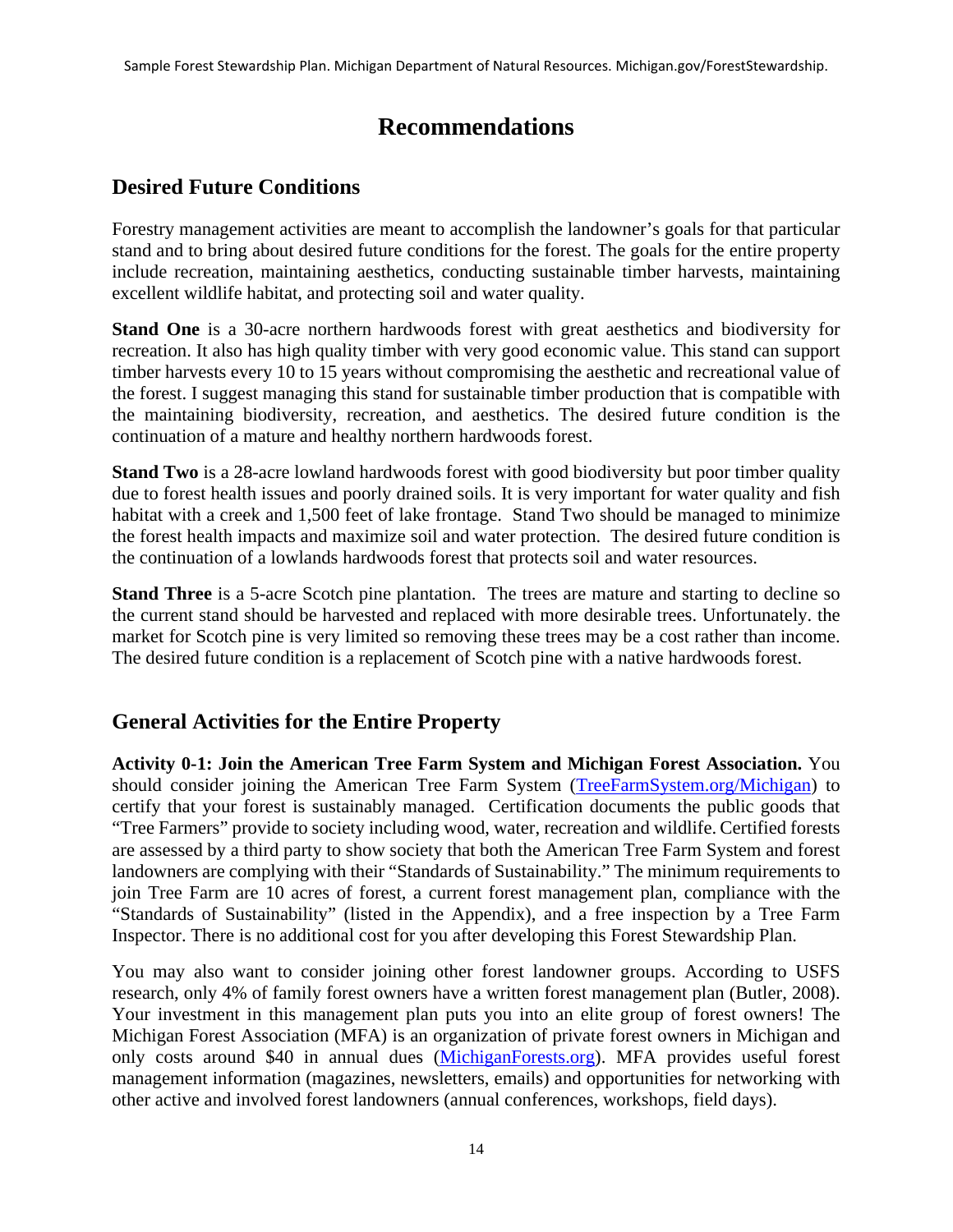**Activity 0-2: Monitor Forest Health Annually.** Forest health is an issue of moderate concern with Emerald Ash Borer already present in Stand Two and a high potential for Beech Bark Disease in Stand One. I recommend monitoring the forest regularly (each year and during different seasons) for changes that may indicate additional insect or disease problems. The "Forest Health Highlights" publication about forest insects and diseases is a great resource that is updated annually and available at [Michigan.gov/ForestHealth.](http://www.michigan.gov/ForestHealth) MDARD has information on regulated forest pests and quarantines at [Michigan.gov/ExoticPests.](http://www.michigan.gov/ExoticPests)

There are several new insects and diseases that are not yet present or well established in Michigan but are in nearby states (Asian longhorn beetle, Thousand cankers on walnut, Hemlock Wooly Adelgid, etc.). Report any unusual problems to the DNR or MDARD. Contact James Wieferich, DNR Forest Health Specialist, [WieferichJ1@michigan.gov](mailto:WieferichJ1@michigan.gov) or 517-284-5866.

Integrated Pest Management (IPM) should be practiced to protect soil and water. IPM requires correctly identifying pests, setting an economic or action threshold, and then implementing the best method to control the pest. IPM actions may include cultural, mechanical, biological, and chemical controls. Chemical pesticides are a useful tool but should not be the first or only choice to control pests. For example, oak wilt is prevented by the cultural practice of not wounding oaks between April 15 and July 15. After oak wilt is established, the primary action is a mechanical control to cut oak roots to prevent the spread of the fungus through root grafts.

**Emerald Ash Borer.** The Emerald Ash Borer (EAB) is an exotic invasive pest that is attracted to both healthy and dying ash trees. All living ash trees  $\geq 16$ " DBH should be included in the next timber sale. Harvest smaller diameter ash trees for firewood. This county is within the Level One Quarantine Area so logs or firewood cannot legally leave the Lower Peninsula. Girdled trees could be left standing to provide tall snags for wildlife, but ash crowns quickly become brittle and fall apart. See [EmeraldAshBorer.info](http://www.emeraldashborer.info/) for more information about EAB.

**Beech Bark Disease.** Beech bark disease (BBD) is initiated by a scale insect that attaches to the tree and feeds on its sap. The tiny scale  $(-1 \text{ mm})$  secretes a white, wooly, waxy covering and the trunks look like they are covered in white powder. The scale feeding damage allows a fungus to invade the tree which inhibits the flow of sap which causes a general decline in tree health and eventually kills the tree. Controlling the natural spread of BBD is not feasible because both the scale and fungus are moved by the wind. If the scale is not in your forest, consider reducing the amount of beech in your forest so that beech is <20% of the stand basal area. If beech scale is already present, harvest the infected trees. Do not move infested firewood as this will spread the scale and fungus that causes beech bark disease. See [na.fs.fed.us/fhp/bbd.](http://na.fs.fed.us/fhp/bbd/)

**Oak Wilt**. Oak wilt is caused by a fungus that is transported by beetles and root grafts. Red oak is more susceptible to oak wilt than white oak. It is easier to prevent oak wilt than to treat after infection. The best way to prevent oak wilt is to not harvest, wound or prune any oak trees between April 15 and July 15 when the trees are actively growing and the beetles are also active. Timber sales should be conducted in the fall or winter. See [na.fs.fed.us/fhp/ow.](http://na.fs.fed.us/fhp/ow/)

**Activity 0-3: Enroll in Property Tax Program.** The State of Michigan offers two programs to lower your property taxes on forest land, and both of these programs require a written forest management plan prior to enrolling in the program. The Landowner forest meets the biological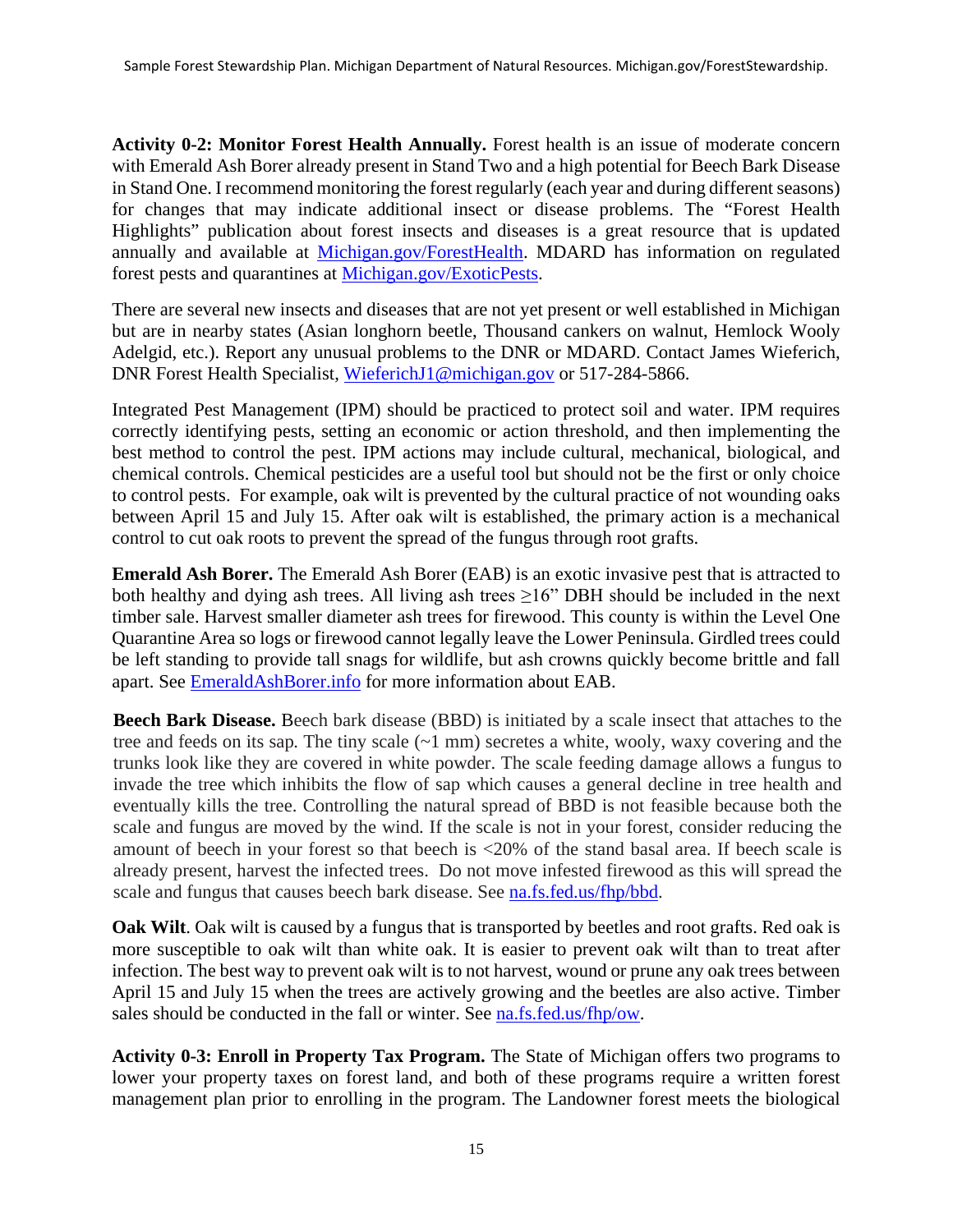requirements of both programs so you should choose which program best fits your financial situation and personal goals for your forest. The Commercial Forest program does not allow buildings, so a new tax ID will need to be created to separate the pole barn and a few acres from the commercial forest land.

The Qualified Forest (QF) program reduces property taxes by up to 18 mills for landowners with forested parcels 20 acres and up who comply with their forest management plan to optimize their forest resources. Landowners do not have to allow the public on their land to hunt or fish, so this program is more attractive to family forest owners who own land for their own recreation. There is a \$50 application fee and an annual fee equivalent to 2 mills to help fund the operation of the program. Landowners must also report timber harvests or other forest practices in the year they occur. See [Michigan.gov/QFP](http://www.michigan.gov/QFP) for information and program enrollment forms.

The Commercial Forest (CF) program provides a specific property tax of \$1.30 per acre for landowners that have at least 40 acres of forest and are engaged in sustainable timber production in support of the state's forest products industry. Participating landowners must make their land open to the public for foot access for hunting and fishing, so this program is usually more attractive to corporate forest owners who own large forests in the Upper Peninsula. The application fee is \$1 per acre with a minimum fee of \$200 and a maximum fee of \$1,000. See [Michigan.gov/CommercialForest](http://www.michigan.gov/CommercialForest) for more information and the application forms.

The recommendations in a Forest Stewardship Plan are voluntary unless the property is enrolled in the Commercial Forest Program or the Qualified Forest Program, especially those related to commercial timber harvests. *Landowner Statement of Compliance: "I hereby acknowledge that I have reviewed this forest management plan and understand my responsibilities regarding conducting management practices and harvests as called for in the plan."* 

# <span id="page-15-0"></span>**Stand One Activities**

**Activity 1-1: Construct Forest Trails.** One of the limitations to management and recreation in Stand One is the lack of established trails for motor vehicle to all parts of the stand. Although loggers will be able to develop skid trails throughout the forest for their equipment when conducting a timber sale, it may be beneficial to develop a trail system prior to conducting the next timber sale to direct logging traffic where you want it. This activity could be a great effort or expense, but there are options available for reducing your expenses. The Natural Resource Conservation Service (NRCS) offers financial assistance through the Environmental Quality Incentives Program (EQIP). The NRCS "conservation practice" code for Forest Trails and Landings is #655 and the following are their specifications for forest trails.

Site Map – Figure 2 shows the potential location of forest trails for vehicle traffic. The primary objective is to access all corners of the stand and across the creeks in Stand Two.

Timing – If you apply for competitive NRCS funding in the fall of 2014, you may have a contract awarded in the spring of 2015. You should wait to begin construction of the trails until the fall of 2015 to avoid wounding oaks during "oak wilt season" from April 15 to July 15. NRCS contracts usually have a three-year window for completion.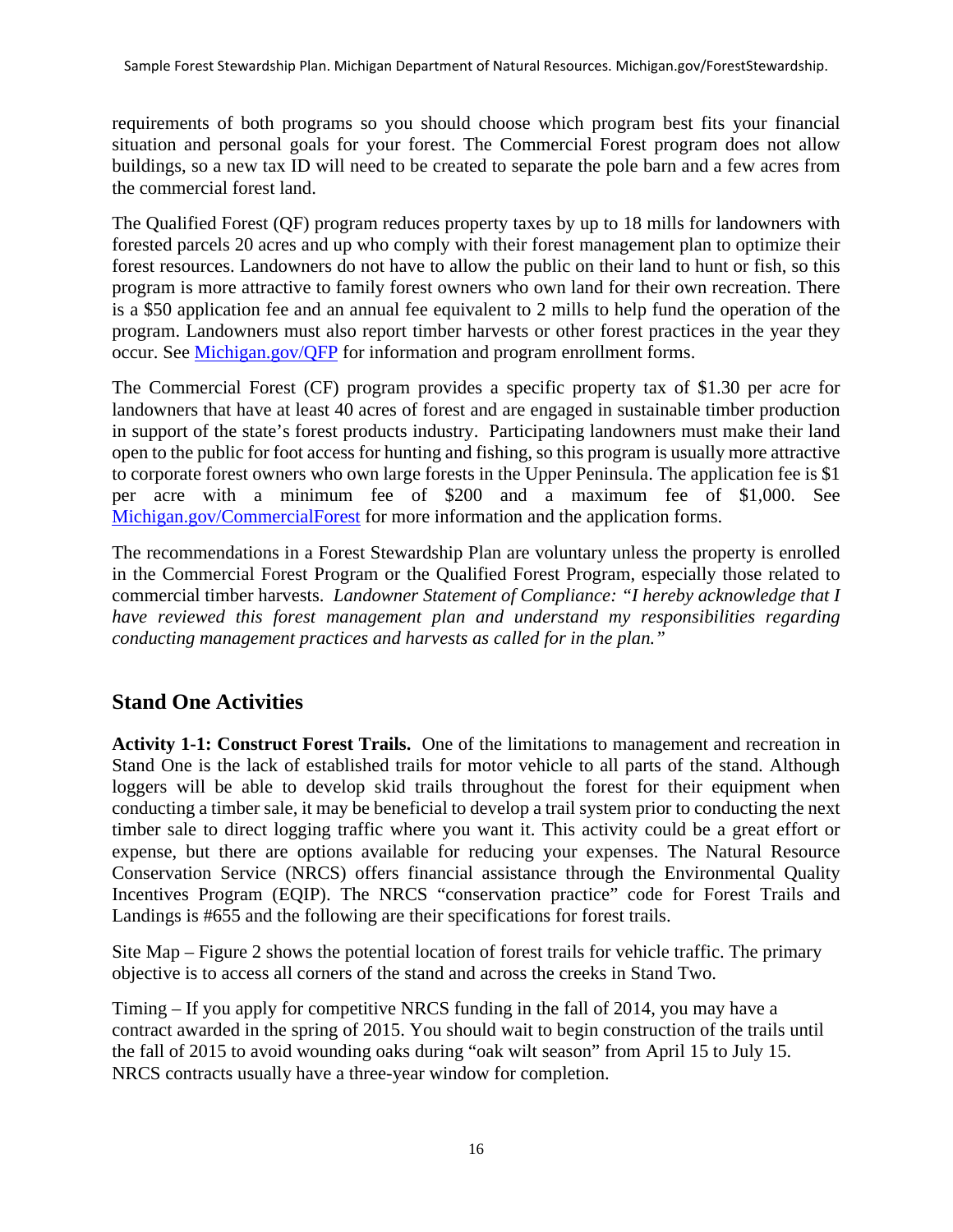Detailed Design Information – The property corners are surveyed and the boundary lines are apparent. The soils throughout Stand One are well drained and suitable for trails and heavy equipment. The primary concern will be minimizing any erosion as the trails cross steep slopes and the creek. The trails should follow the contours as much as possible to reduce the potential for erosion. The trail surface should be slightly crowned to encourage drainage.

Length, Width and Slope of Trails – Moderate the slope of the trails and follow contours across steep hillsides. The trail must accommodate larger vehicles like a truck or logging skidder so it should be 12 to 14 feet wide. The total length of trail is around 3,500 feet.

Location of Buffer Zones for Streams – Trails should be kept 100 feet from rivers or lakes for a riparian buffer zone when possible. However, the trail will need to cross the creeks so consult the Stream Crossing recommendations in the next activity.

Location of Structural Erosion Control – The steep slopes offer potential for erosion into the creek or lake so water bars to reduce water flow down the trail into the creek may be needed. It is also necessary to follow the contour when possible and other surface erosion measures may be required. All forest trails and log landings must comply with the [Michigan Forestry Best Management](https://www.michigan.gov/documents/dnr/IC4011_SustainableSoilAndWaterQualityPracticesOnForestLand_268417_7.pdf)  [Practices for Soil and Water Quality.](https://www.michigan.gov/documents/dnr/IC4011_SustainableSoilAndWaterQualityPracticesOnForestLand_268417_7.pdf)

Specifications for Timing of Operating – Fall or winter is the preferred time to construct trails. Avoid constructing trails in the spring (wet soils) and the summer (prevent oak wilt).

Location of Seeding Sites – Trails and log landings should be seeded with vegetative cover to help stabilize soil and prevent erosion. Since this is primarily a hunting and recreation property, select seed mixes that are commonly used for food plots for deer and other desirable wildlife.

Seeding Species, Rates and Planting Information – Use native and non-invasive species for revegetating trails and landings. Select species that tolerate shade. Potential species for vegetative cover for erosion control and utility as a food plot include annual rye, Alsike clover, brassicas, and turnips. Follow rates and planting recommendations on the seed packaging.

Operation and Maintenance – Conduct regular inspections of the trails in every season. Note especially the condition of steep slopes or stream crossings after heavy rain or spring thaw.

**Activity 1-2: Commercial Timber Harvest.** Stand One is a very high quality forest from an economic and timber perspective because of the abundance of high quality trees in commercially desirable tree species like red oak, white oak, sugar maple, and beech. Sustainable timber production is compatible with many other forest management goals. It is possible to conduct a conservative timber harvest every 10 to 15 years while keeping aesthetics, biodiversity, wildlife habitat and recreation as equal priorities. I recommend a timber harvest between 2016-2018 to manage Stand One for long-term productivity and health.

Timber Harvest Objectives. The primary objective for any timber sale is to *improve the forest*, as defined according to the values of the landowner and the attributes of the forest. A timber sale should improve the species composition and growing conditions of remaining trees for future timber sales. A forester's primary concern is *keeping quality trees* in your forest, instead of selling most of your quality trees (a very poor practice called "high-grading"). A timber sale can be used to improve wildlife habitat, develop trails for recreation, improve forest health and regenerate new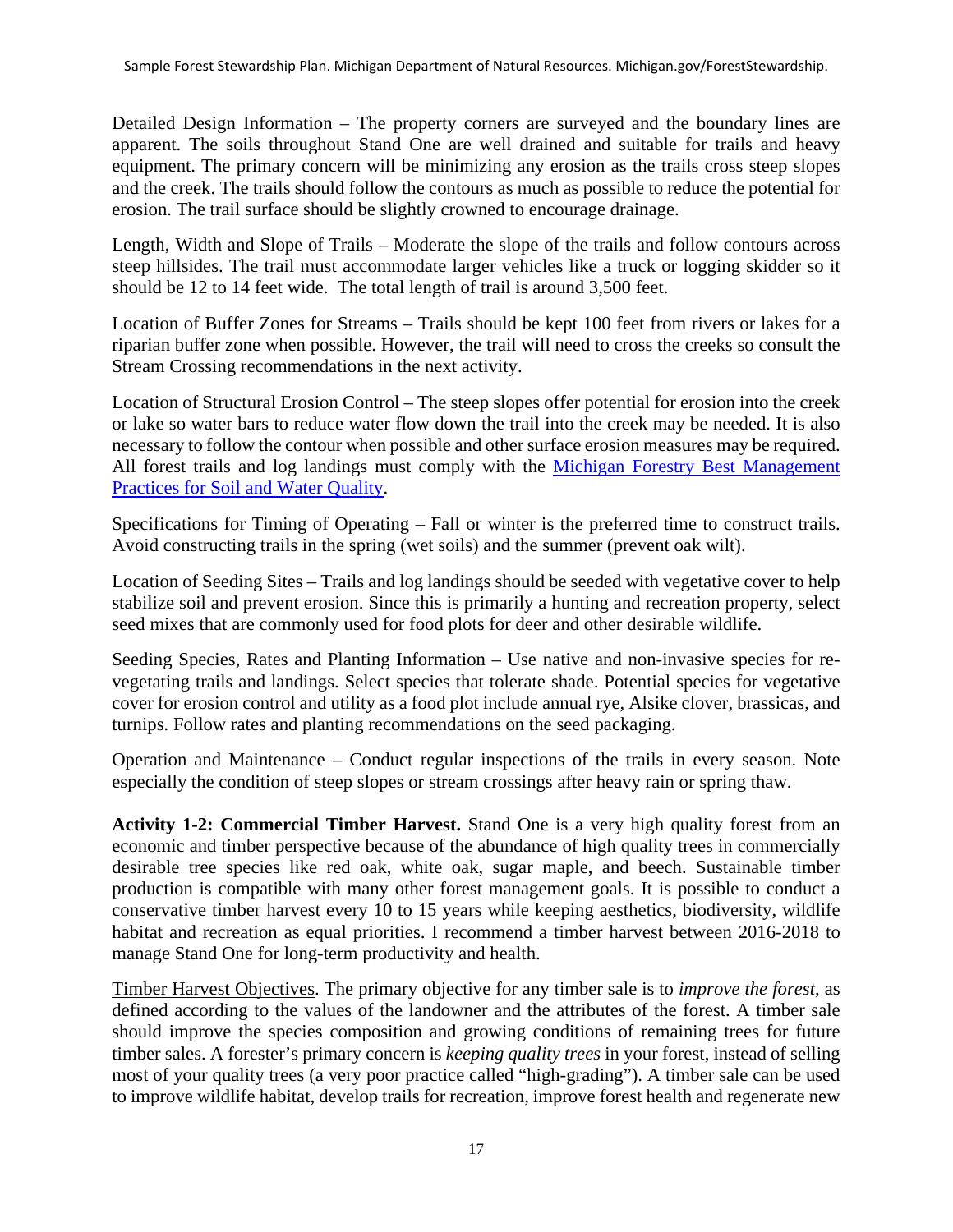trees. Finally, a timber sale should also seek to *optimize* (but not necessarily maximize) the profits for the landowner in keeping with the above objectives.

Timber Harvest Method. Foresters use "even age" and "uneven aged" methods to harvest trees. Even aged methods create a new cohort of trees with a similar age throughout the entire stand. "Shelterwood" or "clearcut" favors the regeneration of shade intolerant species like aspen, oak or black walnut. Uneven aged methods preserve variation in age classes in the stand. "Single tree selection" or "group selection" favor the regeneration of shade tolerant species like sugar maple and beech. Use uneven aged methods in Stand One to maintain diverse age classes and species.

Timber Sale Process. You can hire a consulting forester to assist you with a timber sale or you can manage your own sale. Either way, there are five basic steps in a timber sale. The timber sale process can take six to 18months, so start planning a year before the desired time.

Step One. A forest inventory measures the attributes of the forest to determine how to proceed with the sale. This Forest Stewardship Plan does not include this inventory, but the visual stand assessment determined that Stand One is ready for harvest anytime in the next few years.

Step Two. The inventory is used to decide what trees to sell and what trees to keep. Determine the trees to sell, paint those trees at stump and breast height, measure volume, and estimate market value. Based on a licensed boundary survey, identify the property corners and property lines so that all trees that are included in the sale are within your property boundary.

Step Three. You or your forester should advertise your timber sale. The true market value of the trees marked for sale is determined by getting multiple bids. Send the prospectus to several reputable timber buyers to invite them to inspect the trees marked for harvest and bid on the sale.

Step Four. Negotiate a timber sale contract between the landowner and the timber buyer. Select the best buyer based on price and other factors (reputation, timing, equipment, references, etc.). Negotiate a comprehensive contract, collect a performance bond, verify insurance, and collect full payment *prior to* harvest (for a lump sum stumpage sale).

Step Five. Supervise the harvest to ensure the contract is followed. Determine the location of skid trails and log landing for harvest equipment (place them where you would like to improve recreational trails for later use). Visit the site during timber harvest to verify performance. Also visit the site after the harvest to determine the refund of the performance bond.

Timber Sale Timing. Stand One has a high basal area so plan for a timber harvest in the winter of 2016. Mark the trees for sale in the summer of 2015. The harvest should be conducted in a season when the soil is frozen or dry. A fall or winter harvest will reduce the exposure of wounded trees to insects (bark beetles) or disease (oak wilt). Avoid a spring harvest to minimize rutting, which damages both the soil and the roots of the residual trees. Harvest most of the mature beech trees before beech bark disease arrives in this county. Selection harvests are often done on a 10- to 15 year interval. Stand One may be ready for another harvest around 2030.

Forest Certification. There are several applicable "Standards of Sustainability" for properties certified by the American Tree Farm System. See Appendix for more info about Tree Farm.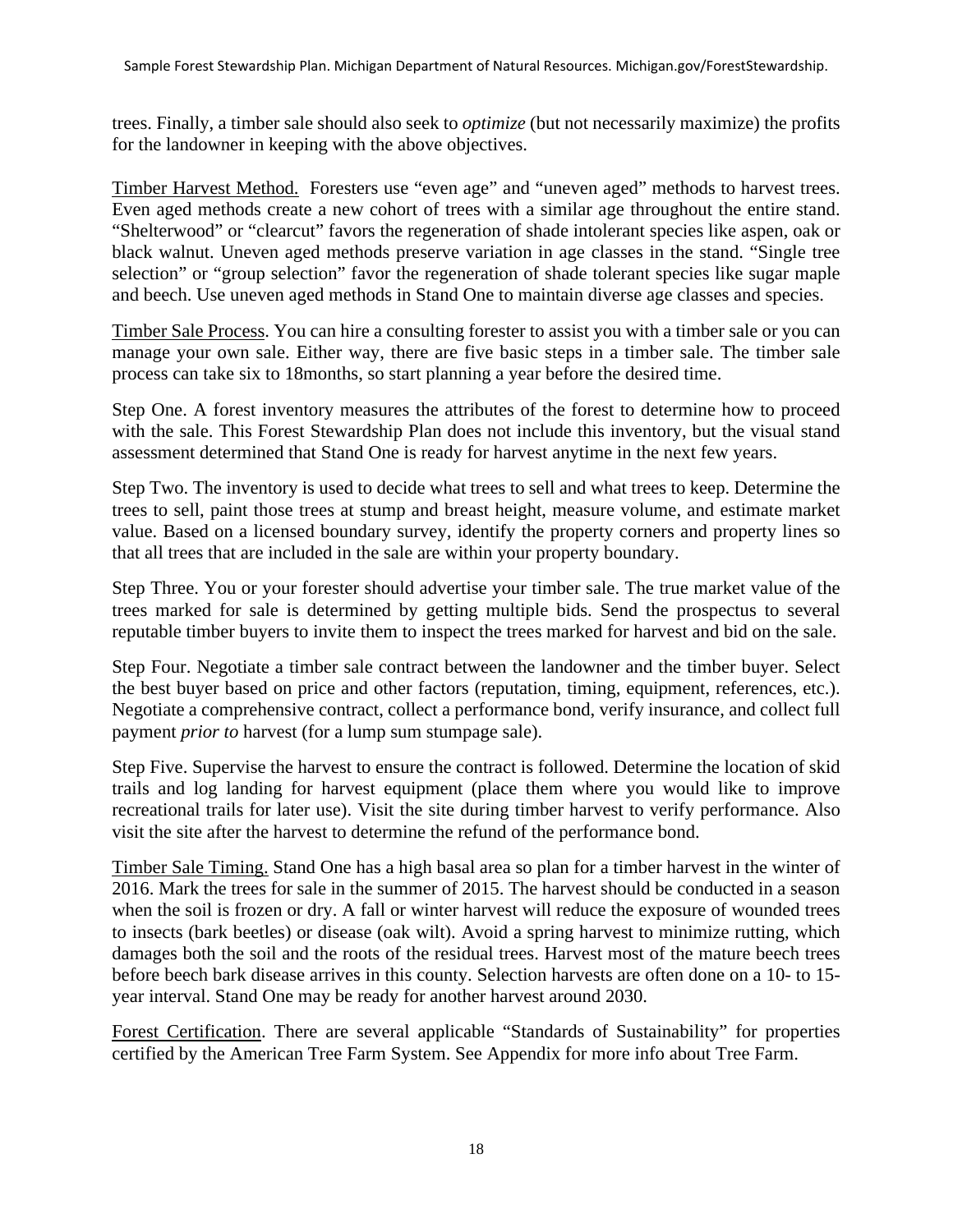Standard Three - Reforestation and Afforestation. Natural seeding from the residual trees in the stand should produce adequate regeneration. Planting seedlings to regenerate this stand is not likely to be biologically necessary, economical, or even successful with the high deer population.

Standard Four - Air, Water, and Soil Protection. Logging operations should be conducted when the soil is either dry or frozen. Harvest operations should be suspended if soils are too wet and susceptible to damage. Follow all applicable [Michigan Forestry Best Management Practices for](https://www.michigan.gov/documents/dnr/IC4011_SustainableSoilAndWaterQualityPracticesOnForestLand_268417_7.pdf)  [Soil and Water Quality](https://www.michigan.gov/documents/dnr/IC4011_SustainableSoilAndWaterQualityPracticesOnForestLand_268417_7.pdf) (available at [Michigan.gov/F](http://www.michigan.gov/)orestry).

Standard Six - Forest Aesthetics. A single tree or group selection harvest in this stand will have minimal impacts on aesthetics. Conducting the sale in the right season and harvesting a conservative number of trees (four to eight trees per acre) will maintain good aesthetics.

Standard Eight - Forest Product Harvests. This standard requires using qualified natural resource professionals, a contract, and complying with this plan when conducting a timber harvest.

# <span id="page-18-0"></span>**Stand Two Activities**

**Activity 2-1: Stream Crossing.** Stand Two has a large creek (20 feet wide at bank full) that is a barrier to access most of the property for recreation (foot or ATV) or forest management (skidders, trucks, harvesters). The entire property would greatly benefit from installing a new stream crossing that will allow commercial traffic prior to a commercial timber harvest in 2016. The NRCS provides cost share funding through EQIP practice #578. The following recommendations should be expanded based on the [Michigan Forestry Best Management Practices for Soil and Water](https://www.michigan.gov/documents/dnr/IC4011_SustainableSoilAndWaterQualityPracticesOnForestLand_268417_7.pdf)  [Quality](https://www.michigan.gov/documents/dnr/IC4011_SustainableSoilAndWaterQualityPracticesOnForestLand_268417_7.pdf) and in consultation with NRCS staff, EGLE staff, and local contractors.

Purpose: To provide access to recreation and forest management activities, to prevent the erosion of sediment into the creek and nearby lake, and to allow for unobstructed fish passage upstream.

Regulations: Contact the local EGLE office for help designing the stream crossing if needed. Stream crossing permits usually cost \$50 or \$100 depending upon the size of the drainage and the type of crossing and are available online at [Michigan.gov/MiWaters.](http://www.michigan.gov/MiWaters)

Locations: See Figure 2 for a potential location for the stream crossing. The final location should take into account the stability of the streambed and the slope of the trail to the stream. Avoid placing a crossing near a tributary entering the main stream or near a bend in the stream.

Approach: The side slopes approaching the crossing should be graded to minimize their slope approaching the crossing. The approaches should also be planted with perennial vegetation to prevent erosion of sediment into the stream.

Bridge Design: The bridge should be installed perpendicular to the direction of the stream. The bridge must be at least 16 feet wide and long enough to span the "bank full width" of the stream. The bridge must support the weight of large harvesters and loaded log skidders or forwarders.

Best Management Practices: Consult the [Michigan Forestry Best Management Practices for Soil](https://www.michigan.gov/documents/dnr/IC4011_SustainableSoilAndWaterQualityPracticesOnForestLand_268417_7.pdf)  [and Water Quality](https://www.michigan.gov/documents/dnr/IC4011_SustainableSoilAndWaterQualityPracticesOnForestLand_268417_7.pdf) published by the DNR and EGLE for guidance on stream crossings. Take precautions to minimize any sediment deposits into the stream when installing the footings.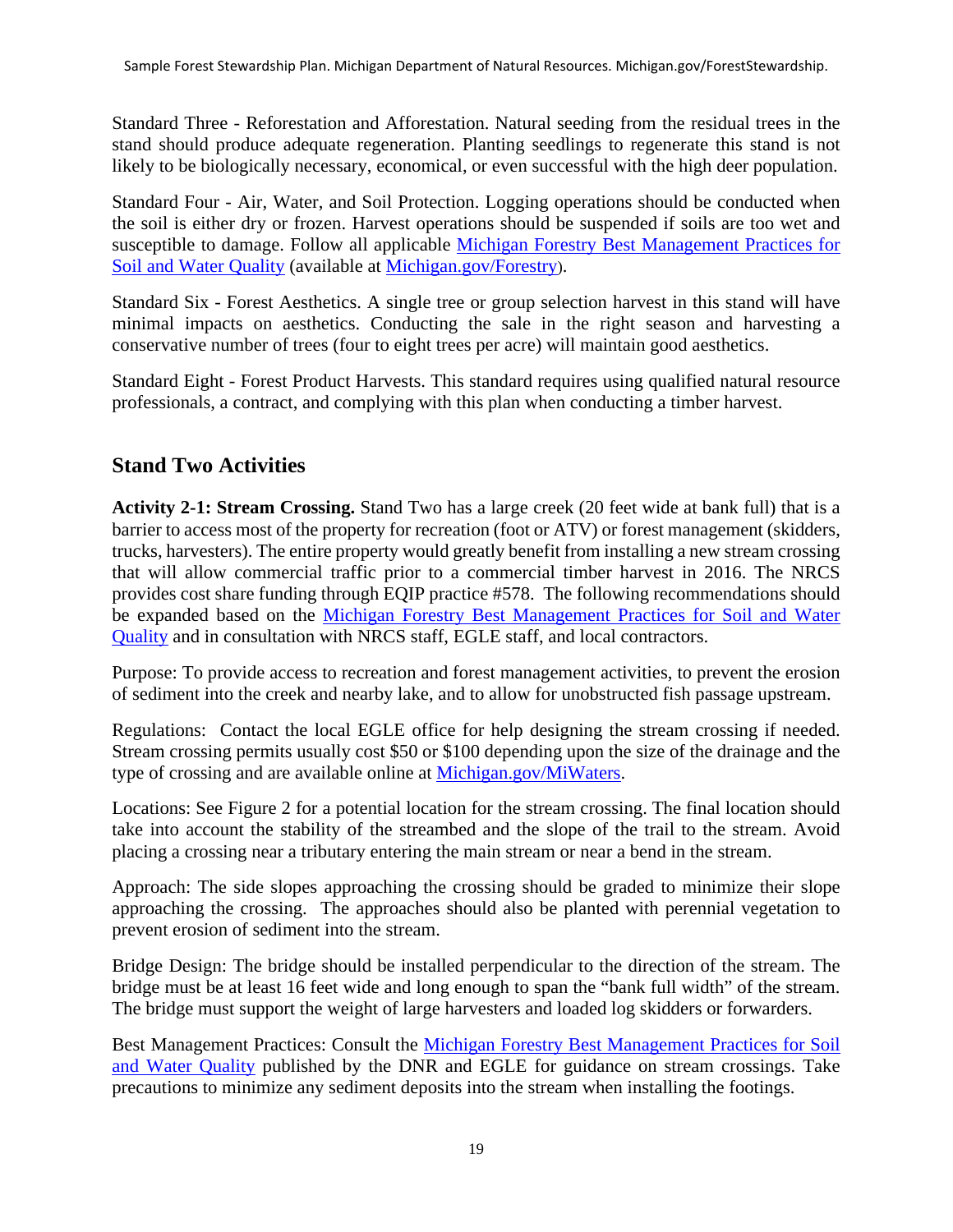Operation and Maintenance: The integrity of the bridge should be checked annually. Monitor for structural damage or changes in the streambed that may affect the utility of the crossing.

**Activity 2-2: Commercial Timber Harvest.** Stand Two is a lowlands hardwoods forest with average timber quality, average basal area of  $105 \text{ ft}^2/\text{acre}$ , and major forest health concerns with Emerald Ash Borer (EAB) already present and killing trees. Stand Two should be harvested when a timber sale is conducted in Stand One (2016-2018). The stand can be improved by reducing ash and mature maples to allow for regeneration. The stand is on wet soils with a creek and lake frontage so follow [Best Management Practices](https://www.michigan.gov/documents/dnr/IC4011_SustainableSoilAndWaterQualityPracticesOnForestLand_268417_7.pdf) to protect soil and water quality. Maintain a Riparian Management Zone (RMZ) of 100 feet on either side of the creek and along the lake. Trees may be harvested within the RMZ but leave enough trees to shade the creek and avoid cutting trees right along the bank. Keep soil disturbance to a minimum and avoid building roads in the RMZ when possible. The harvest should be conducted when soils are dry or frozen. It will be necessary to install a stream crossing to allow for large harvesting equipment to cross the creek. This requires an EGLE permit at [Michigan.gov/MiWaters](http://www.michigan.gov/MiWaters) (\$50 or \$100) and NRCS may have funding for a stream crossing (Code #578). Aesthetics along the lake may be impacted so harvest ash and large red maple and leave most other species. Natural regeneration should be successful, but it may be wise to limit the reproduction of ash as the future impacts of EAB are not known.

**Activity 2-3: Forest Stand Improvement.** A timber harvest in Stand Two will not adequately deal with EAB in the small diameter ash trees. Because timber sales only occur every 10 to 15 years for most hardwoods forests, it would be good to do some forest stand improvement (FSI) activities between timber sales (2018+). The primary forest stand improvement activity for Stand Two is to address forest health by removing ash trees too small to sell for timber (<15" DBH). Secondary objectives include improving aesthetics, protecting soil and water quality and managing for wildlife habitat. This activity is likely to be a cost rather than an expense, but forest stand improvement activities are eligible for funding from the NRCS (Code #666).

Small ash trees have low timber value but excellent firewood value so forest stand improvement activities should focus on salvaging small ash for local firewood use. If this produces more firewood than you can use personally, it may be possible to sell it to nearby campgrounds or other people who burn wood for heat. Most of Michigan is under a state and federal quarantine to slow the spread of the EAB (see [EmeraldAshBorer.info\)](http://www.emeraldashborer.info/), but seasoned or kiln-dried ash firewood can be moved within the quarantined areas. For local firewood, see [FirewoodScout.org.](http://www.firewoodscout.org/) Forest Stand Improvement activities should also follow Best Management Practices near the creek and lake to protect soil and water quality.

**Activity 2-4: Riparian Forest Buffer.** A riparian forest buffer is a strip of forest along a creek or lake that is managed intentionally to protect water quality and provide wildlife habitat. These riparian forest buffers are sometimes newly planted forests along streams in agricultural land (an agroforestry practice), but they can also be located in existing forests. Because Stand 2 is losing so many of its native ash and elm trees to Emerald Ash Borer and Dutch Elm Disease, it will be helpful to do some active management to protect the ecological functions of this riparian forest. The NRCS conservation practice code is #391 and the following are specifications to be followed when using EQIP funds for a riparian forest buffer.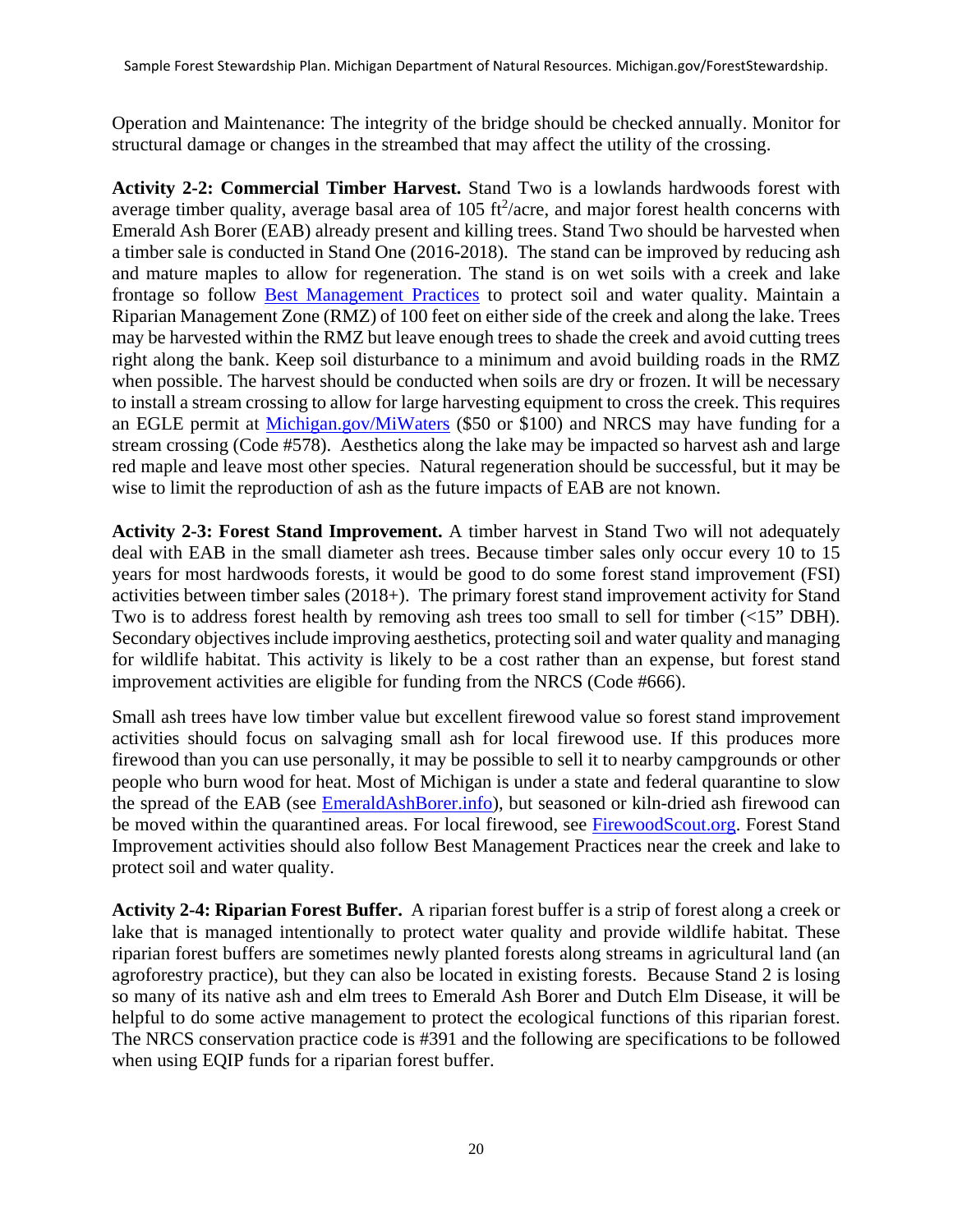Purpose of Treatment: The purpose of the riparian forest buffer in Stand Two is to provide high quality habitat for the fish and animals that depend upon an aquatic or riparian environment. This riparian habitat includes trees that shade the stream to maintain proper water temperatures for fish habitat and trees, both live and dead, that offer habitat for birds and other animals.

Width and length of the RFB: Stand 2 has zero to 10% slopes, so the width of the buffer is 200' or 100' on either side of the creek. The length of the buffer is 1,275 feet so the area is 5.9 acres.

Map of Treatment: See Figure 2 for the location of the creek running east-west. The riparian forest buffer is 100' on either side of the creek.

Species to be Planted: Tree and shrubs species to be planted should be suited for poorly drained soils, moderate shade, and have minimal forest health pressures. These species include silver maple, red maple, basswood, cottonwood, willow and red osier dogwood.

Number of Plants Required: A double row of shrubs at 2'x2' spacing on both sides of the creek would be 2,550 shrubs. Planting 109 trees per acre would be 637 trees for the 5.9 acres.

Plant Spacing: Plant a double row of shrubs along the banks of the creek at a high density of 2x 2 feet to reduce sediment flow into the stream. Trees can be planted throughout the entire 200-foot width of the riparian buffer at a lower density of 20x20 feet because Stand 2 still has many trees.

Site Preparation and Planting Techniques: Stand 2 had minimal herbaceous cover so it does not require mechanical or chemical site preparation to control competing vegetation. Stand 2 is not suitable for mechanized planting so the seedlings must be hand planted.

Timing of Planting and Other Activities: Bare-root seedlings should be planted in the spring in April or May. Containerized seedlings can be planted throughout the growing season, but usually in coordination with adequate rainfall in the spring or fall. Harvesting timber is allowed in a riparian forest buffer, but any timber harvest should retain at least 60 ft<sup>2</sup> of basal area and be very careful to follow **Best Management Practices** to protect soil and water quality. Harvesting trees on the bank should be minimized unless designed to provide desired fish habitat.

**Activity 2-5: Stream Habitat Improvement.** The stream in Stand 2 does not have adequate large wood in the water to provide suitable fish habitat, and the banks do not have adequate vegetation to minimize erosion of sediment into the stream. The NRCS conservation practice code is #395 and the following are specifications when applying to EQIP for financial assistance. Placing wood structures into the stream for fish habitat requires a permit from EGLE and the DNR Fisheries Division if it is a designated Natural River, so obtain permits early in the planning stages for this conservation practice.

Purpose of the Treatment: The purpose of the conservation practice is to improve the fish habitat of the stream by enhancing the wood in the water and stabilizing the stream channel. Placing wood into streams can provide overhead cover for fish, scour deeper holes, direct flow away from an eroding bank, and also slow water velocity to reduce erosion. The design of the installation will match the stream characteristics and landowner objectives. Obtain site specific guidance from a DNR Fisheries Division biologist [\(Michigan.gov/Fishing\)](http://michigan.gov/Fishing) or a Trout Unlimited [\(MichiganTU.org\)](http://www.michigantu.org/) fisheries biologist to plan the location and design of the woody structures to be placed in the stream.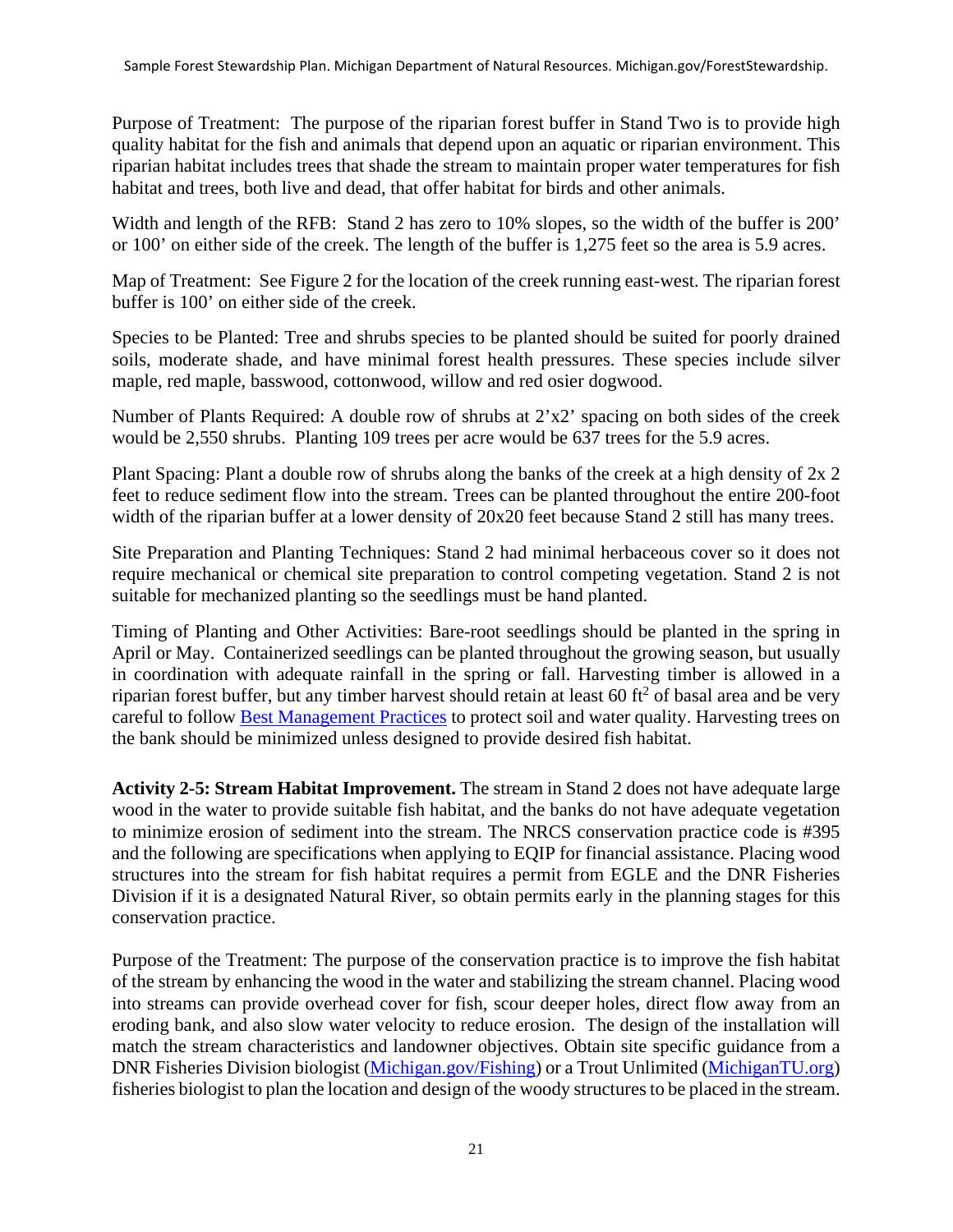Site Description: The creek runs 1,275' through Stand 2. The bank full width is 20 feet and the stream bank is 6 feet tall in most places. Several bends are eroding and releasing sediment with heavy rainfall events.

Dates and Sequence. In-stream construction of placing large wood into the stream can be done throughout the year, except during specific seasonal restrictions to protect spawning fish as determined by the local DNR Fisheries biologist.

Vegetation Planting Plan. Planting vegetation on top of the banks to provide shade is covered by the Riparian Forest Buffer in Activity 2-4. Willow, elm and red osier dogwood may be planted in the slope of the stream bank at eroding corners. Plant at 1'x1' spacing in the spring after high water from snowmelt has receded. Tree tubes or stakes may be necessary to protect from herbivores or high water. Herbaceous vegetation like grasses is also suitable for erosion control.

Maintenance Requirements. Check the woody structures in the stream channel each spring and after heavy rainfall events. Additional staking or chaining may be needed to keep them in place. Vegetation planted on the side of the stream bank may need to be supplemented each spring.

Site Protection and Preparation. Follow Best Management Practices when using any heavy equipment to install the large woody structures. Follow guidance from Trout Unlimited or a DNR Fisheries biologist to prepare the site for tree planting and the placement of wood structures in the stream channel.

Map. See location of creek on Figure 2.

# <span id="page-21-0"></span>**Stand Three Activities**

**Activity 3-1: Commercial Biomass Harvest.** Stand Three is a 5-acre Scotch pine plantation that is 50 years old and rapidly declining. Scotch pine, now considered to be an invasive plant, has very little market value so there are no economic or ecological reasons to try to improve the pines. I recommend a regeneration harvest (clearcut) to remove all Scotch pines and start a new stand of hardwoods. This county does not have a significant market for conifers, and 5 acres is a small stand even if there were good markets nearby for pine. Therefore, I recommend converting this pine stand back to a hardwoods stand. The clearcut can occur anytime in the next few years, but sooner would be better (2016-2018), especially if it can be included in the timber sale in Stand One and Two. The seasonal timing of this harvest is more flexible with sandy soils supporting equipment most months of the year and no forest health restrictions either.

It may be possible to sell the Scotch pine for biomass (pellets or chips) or other local niche markets (some Amish mills buy Scotch pine). However, removing the Scotch pine may be an expense rather than income. This harvest could qualify for NRCS funding through a forest stand improvement (Code #666) to address plant productivity concerns since Scotch pine is considered to be an invasive plant. Best Management Practices certainly apply to harvests on sandy soils, but it is easier to protect well-drained sandy soils. Aesthetics will be a concern since this small clearcut will be visible along the road so I recommend discussing the harvest with neighbors before cutting the pines to explain your objectives. Pine plantations are often re-planted with other pine seedlings, but this plantation should be converted to a natural hardwoods stand. There is advanced natural regeneration of black cherry and red maple so these and other hardwoods should successfully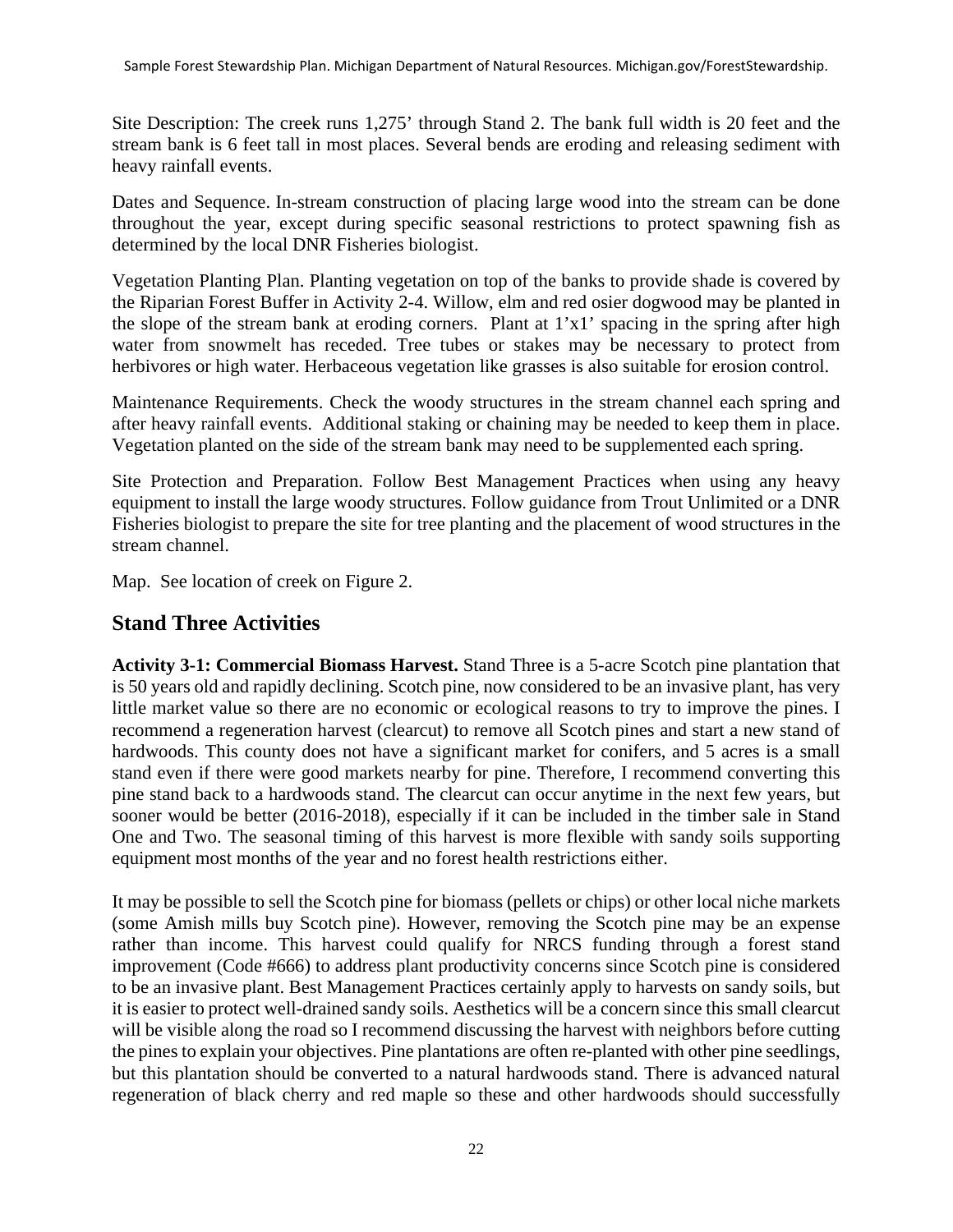colonize the site (aspen and oak are also nearby in Stand Two). Wait three to five years to see if the hardwoods are successful in natural establishment on the site.

**Activity 3-2: Plant Trees and Shrubs.** If natural regeneration of hardwoods is not successful in Stand Three within five years after the pines have been removed, it may be necessary to plant seedlings (2020-2022). Planting hardwoods may not be an economical land investment due to the high initial costs and long rotation length (80 years or more). Most forestry plantations are conifers like red pine that have a shorter rotation length and good economic returns if located near welldeveloped markets. However, you can certainly try planting some high value (economic and wildlife habitat) hardwood species like red oak, white oak, red maple, sugar maple, and black cherry if natural regeneration is not adequate in Stand Three. You could plant about 680 trees per acre or at 8x8-foot spacing in the spring.

The site will require preparation to remove competing weeds and ongoing weed control for a few years after planting. The young seedlings will require fencing or tree tubes to prevent deer or rodent damage. If you are buying a large quantity of tree seedlings, purchase them directly at wholesale prices from a commercial seedling nursery. The DNR maintains a list of 19 commercial nurseries in Michigan that produce tree seedlings for forestry planting available [Michigan.gov/F](http://www.michigan.gov/PrivateForestLand)orestStewardship. You could also plant some shrubs like gray dogwood, hazelnut, serviceberry, sumac, crabapple, hawthorn, ninebark, and wild plum for wildlife habitat. Local Conservation District tree sales might be a good source for these wildlife and conservation trees and shrubs. The NRCS may provide funding for Tree and Shrub Establishment (#612) and Tree and Shrub Site Preparation (#490) if you are planting several thousand seedlings.

# **Monitoring**

<span id="page-22-0"></span>The successful implementation of this Forest Stewardship Plan is dependent upon frequent monitoring by the landowner. The landowner or their agent (consulting forester) should walk the entire forest at least annually to inspect the forest for changes and to evaluate the success of earlier management activities. Monitoring for forest health issues should occur more frequently, at least two or three times a year to look for signs and symptoms of insects or disease during different seasons. All Forest Stewardship Plans should also be adaptable and flexible enough to accommodate changes in landowner goals or forest resources over the 10-to-20-year planning period. Forest management plans for the Commercial Forest Program (up to 20 years long) must allow for record keeping of silvicultural practices and amendments due to unexpected events or natural disasters. Please use the table at the end of this plan to record notes and make modifications to this plan as needed. Forest management plans for the American Tree Farm System do not have an expiration date but must be kept current to reflect the conditions of the forest and the goals of the landowner. Michigan Tree Farm Committee provides a short Addendum that helps landowners keep their plan current with the Standards of Sustainability that are updated every five years.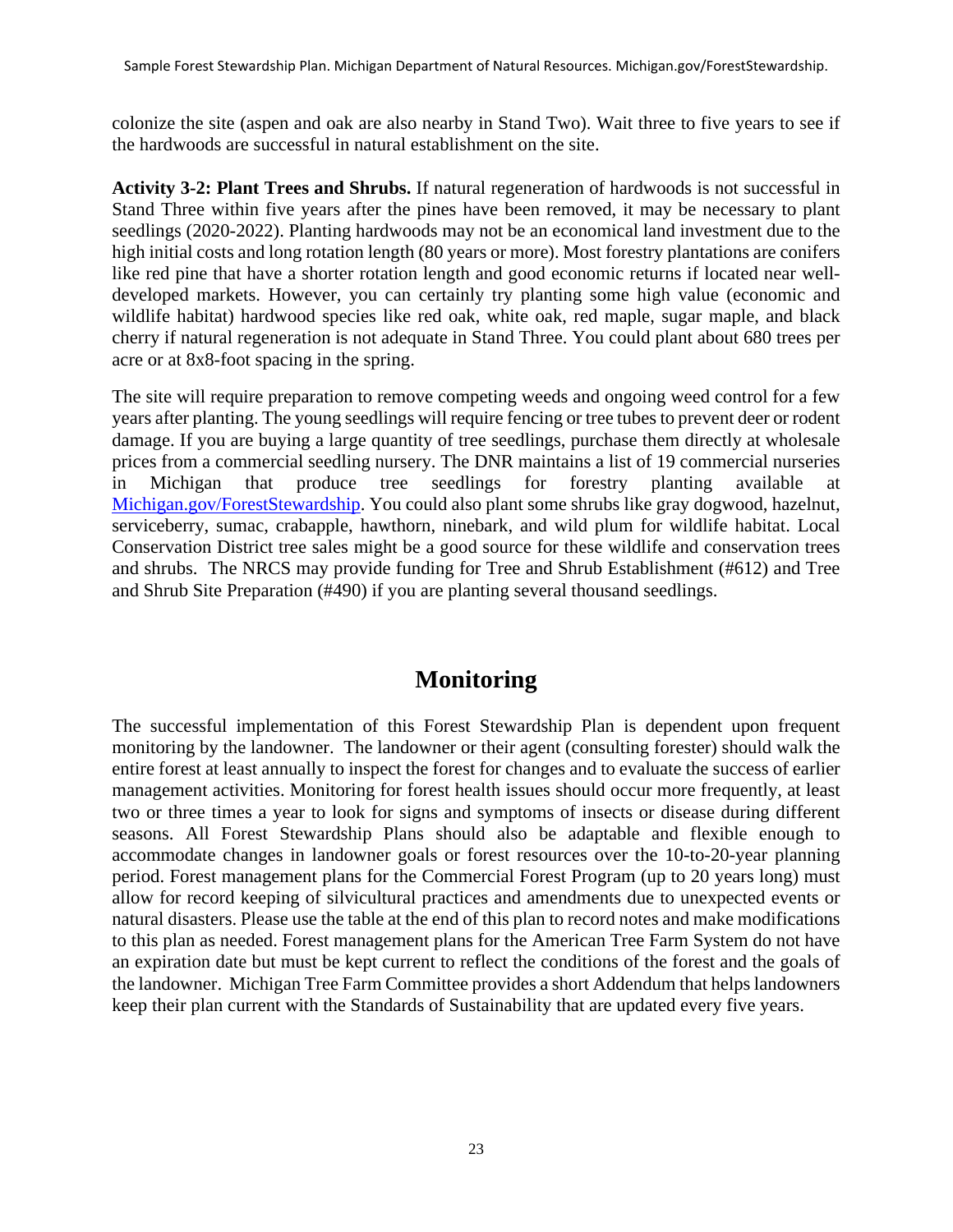# <span id="page-23-0"></span>**Appendix – General Forestry Information and Related Programs**

#### <span id="page-23-1"></span>**Glossary of Common Forestry Terms**

The following glossary is adapted from [dnr.maryland.gov/forests/Pages/gloss.aspx](https://gcc02.safelinks.protection.outlook.com/?url=https%3A%2F%2Fdnr.maryland.gov%2Fforests%2FPages%2Fgloss.aspx&data=04%7C01%7CSmalliganM%40michigan.gov%7C02526c322e35447bb36708d8d40defa7%7Cd5fb7087377742ad966a892ef47225d1%7C0%7C0%7C637492504362453950%7CUnknown%7CTWFpbGZsb3d8eyJWIjoiMC4wLjAwMDAiLCJQIjoiV2luMzIiLCJBTiI6Ik1haWwiLCJXVCI6Mn0%3D%7C1000&sdata=HK3mKrXL9I85Zza61y8waA1H%2BqBhNr5XydHGiB%2BZxIU%3D&reserved=0) 

**Agroforestry** - a land-use system that combines both agriculture and forestry in one location. **Alley Cropping** - widely spaced rows of trees with annual crops growing in between the rows. **Basal Area (Tree)** - cross sectional area of a tree at 4.5 feet off ground in units of square feet  $(ft^2)$ . **Basal Area (Forest) -** basal area of all trees per acre summed up, in units of ft<sup>2</sup>/acre; measure of density. **Biomass –** harvesting and using whole trees or parts of trees for energy production **Board Foot** – a measure of volume 1 foot by 1 foot by 1 inch or 144 cubic inches of wood. **Bolt –** 8 foot long log **Browse** - parts of woody plants, including twigs, shoots, and leaves, eaten by forest animals. **Carbon Cycle –** the biogeochemical cycle to exchange carbon between the biosphere and atmosphere by means of photosynthesis, respiration and combustion. **Clearcut** - the harvest of all the trees in an area to reproduce trees that require full sunlight. **Cord** - a unit of wood cut for fuel that is equal to a stack 4 x 4 by 8 feet or 128 cubic feet **Cordwood** - small diameter or low quality wood suitable for firewood, pulp, or chips. **Crop Tree** - a young tree of a desirable species with certain desired characteristics. **Crown** - the uppermost branches and foliage of a tree. **Cruise** - a forest survey used to obtain inventory information and develop a management plan. **Cull** - a sawtimber size tree that has no timber value as a result of poor shape or damage. **Diameter at Breast Height (DBH)** - diameter of a tree trunk taken at 4 1/2 feet off the ground. **Diameter-Limit Sale** - a timber sale in which all trees over a specified DBH may be cut. Diameter-limit sales often result in high grading and is a very poor forestry practice. **Endangered Species –** a species in danger of extinction. **Even-Aged Stand** - stand with age difference between oldest and youngest trees is minimal (<10 years). **Forestland –** land at least one acre in size that is at least 10 percent stocked with trees. **Forest Farming** - cultivating high value specialty crops in the shade of natural forests. **Forest Stand Improvement (FSI)** - any practice that increases the health, composition, value or rate of growth in a stand. Also called Timber Stand Improvement when focused on timber**. Group Selection** - harvesting groups of trees to open the canopy and encourage uneven aged stands. **Habitat** - the ecosystem in which a plant or animal lives and obtains food and water. **Hardwoods** - a general term encompassing broadleaf, deciduous trees. **High Grading** - to remove all good quality trees from a stand and leave only inferior trees. **Intolerance** - characteristic of certain tree species that does not permit them to survive in the shade. **Landing** - cleared area where logs are processed, piled, and loaded for transport to a sawmill. **Log Rule** - a method for calculating wood volume in a tree or log by using its diameter and length. Scribner, Doyle and the International 1/4-inch rule are common log rules. **Lump-Sum Sale** - a timber sale in which an agreed-on price for marked standing trees is set before the wood is removed (as opposed to a mill tally or unit sale). **Mast** - nuts and seeds such as acorns, beechnuts, and chestnuts that serve as food for wildlife. **Over-mature** - trees that have declined in growth rate because of old age and loss of vigor. **Overstocked** - trees are so closely spaced that they do not reach full growth potential. **Pole Timber** - trees 4 to 10 inches DBH. **Pre-Commercial Operations** - cutting to remove wood too small to be sold. **Prescribed Fire** – an intentional and controlled fire used as a management tool used to reduce hazardous fuels or unwanted understory plants (invasive, undesirable species, etc.).

**Pulpwood** - wood suitable for use in paper manufacturing.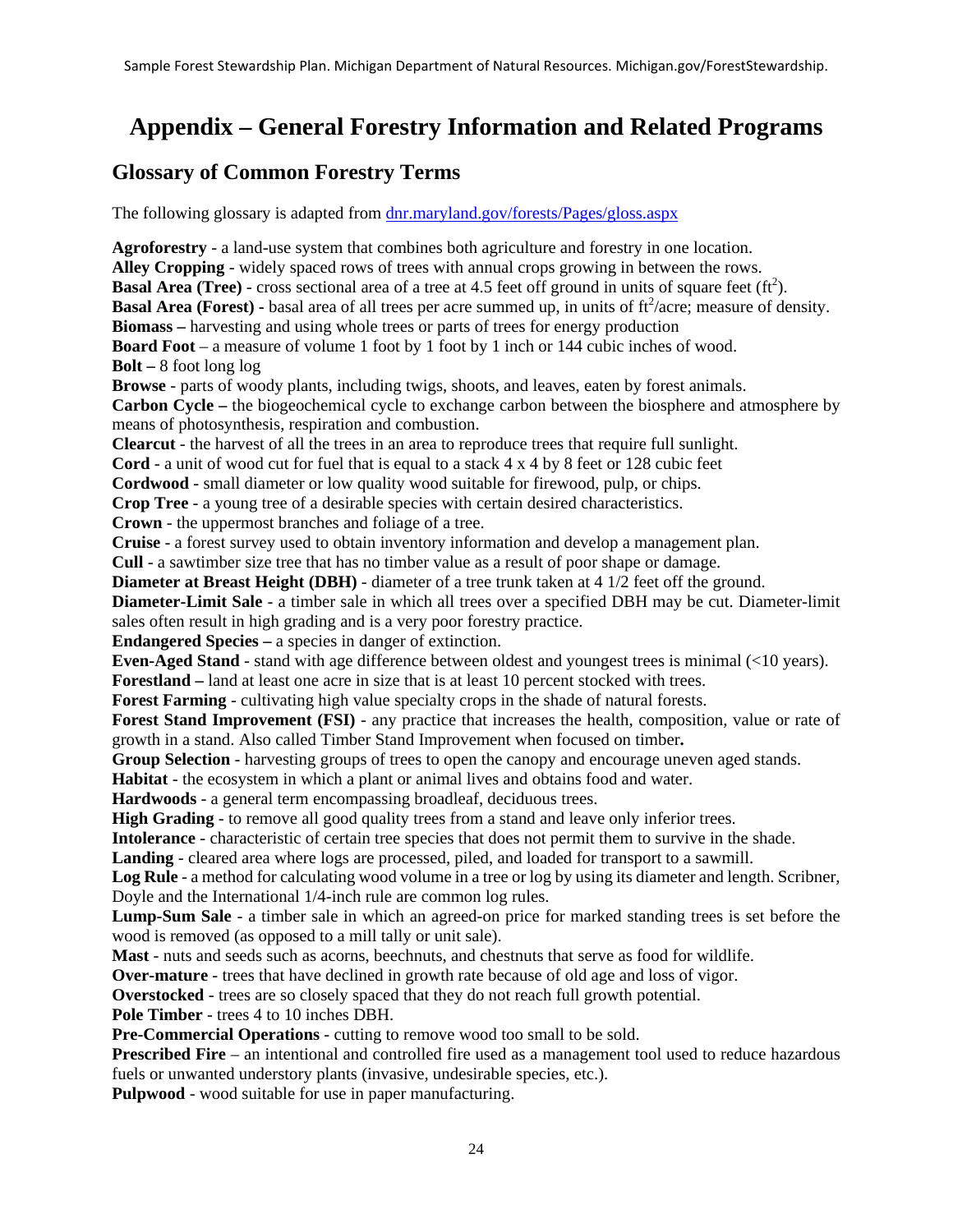**Range** - cattle grazing in natural landscapes.

**Regeneration** - the process by which a forest is reseeded and renewed.

**Riparian Forest Buffers** - strips of land along stream banks where trees, shrubs and other vegetation are planted and managed to capture erosion from agricultural fields.

**Salvage Cut** - the removal of dead, damaged, or diseased trees to recover value.

**Sapling** - a tree at least 4 1/2 feet tall and between 1 inch and 4 inches in diameter.

**Sawlog** - log large enough to be sawed economically, usually >10"diameter and 16' long.

**Sawtimber stand** - a stand of trees with an average DBH greater than 11 inches.

**Sealed-Bid Sale** - a timber sale in which buyers submit secret bids.

**Seed-Tree Harvest** - felling all trees except for a few desirable trees that provide seed for the next forest. **Selection Harvest** – harvesting single trees or groups at regular intervals to maintain uneven-aged forest. **Shelterwood Harvest** – harvesting all mature trees in two or more cuts, leaving trees to protect seedlings. **Silvopasture** - growing trees and improved forages to provide suitable pasture for grazing livestock. **Silviculture** - the art and science of growing forest trees.

**Site Index** - measure of quality of a site based on the height of a dominate tree species at 50 years old. **Site Preparation** - treatment of an area prior to reestablishment of a forest stand.

**Skidder** - a rubber-tired machine with a cable winch or grapple to drag logs out of the forest.

**Slash** - branches and other woody material left on a site after logging.

**Snag** - a dead tree that is still standing and provide food and cover for a variety of wildlife species. **Softwood** - any gymnosperm tree including pines, hemlocks, larches, spruces, firs, and junipers.

**Species of Special Concern –** not threatened or endangered yet, but has low or declining populations.

**Stand** - a group of forest trees of sufficiently uniform species composition, age, and condition to be considered a homogeneous unit for management purposes.

**Stand Density** - the quantity of trees per unit area, evaluated in basal area, crown cover or stocking. **Stocking** - the number and density of trees in a forest stand. Classified as under-, over-, or well-stocked. **Stumpage Price** - the price paid for standing forest trees and paid prior to harvest.

**Succession** - the replacement of one plant community by another over time in the absence of disturbance. **Sustained Yield** - ideal forest management where growth equals or exceeds removals and mortality.

**Thinning** - partial cut in an immature, overstocked stand of trees to increase the stand's value and growth.

**Threatened Species** - a species whose population is so small that it may become endangered.

**Timberland** - forest capable of producing 20 ft<sup>3</sup> of timber per acre per year.

**Tolerance** – the capacity of a tree species to grow in shade

**Under-stocked** - trees so widely spaced, that even with full growth, crown closure will not occur.

**Understory** - the level of forest vegetation beneath the canopy.

**Uneven-Aged Stand** - three or more age classes of trees represented in a single stand.

**Unit Sale** - a timber sale in which the buyer makes regular payments based on mill tally and receipts.

**Veneer Log** - a high-quality log of a desirable species suitable for conversion to veneer.

**Well-Stocked** – stands where growing space is effectively occupied but there is still room for growth. **Windbreaks** - rows of trees to provide shelter for crops, animals or farm buildings.

#### <span id="page-24-0"></span>**Federal and State Laws Related to Forest Management**

- USA Federal Insecticide, Fungicide, and Rodenticide Act, 1947
- USA National Historic Preservation Act, 1966
- USA Clean Water Act, 1948 and 1972
- USA Endangered Species Act, 1973
- MI Michigan Pesticide Control Act, Public Act 171 of 1976
- MI Natural Resources and Environmental Protection Act, Public Act 451 of 1994
- MI Right to Forest Act, Public Act 676 of 2002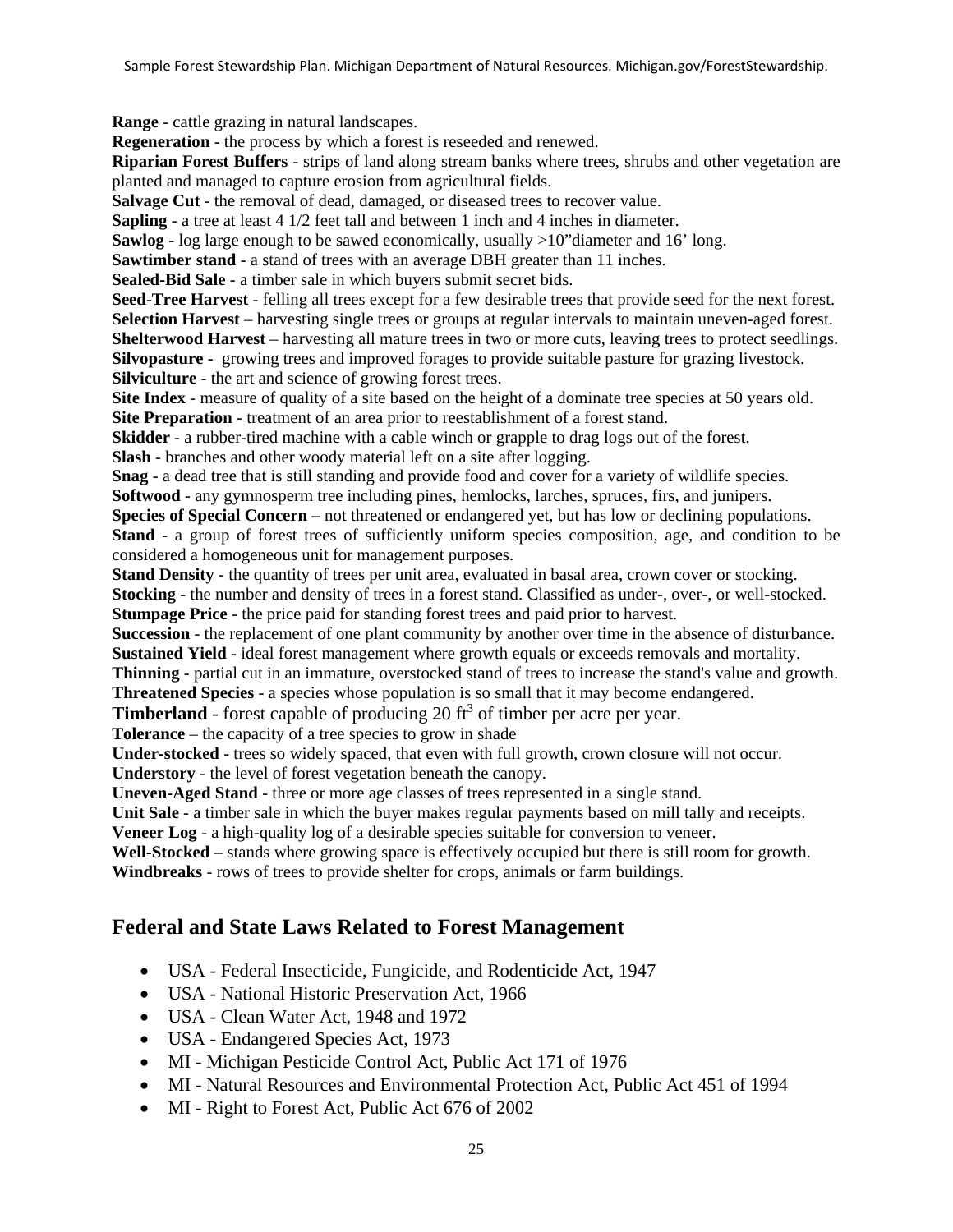# <span id="page-25-0"></span>**Best Management Practices**

The national Clean Water Act of 1972 requires states to develop Best Management Practices (BMPs) to protect water resources from non-point source pollution and erosion while working on forest land. The [Michigan Forestry Best Management Practices for Soil and Water Quality](https://www.michigan.gov/documents/dnr/IC4011_SustainableSoilAndWaterQualityPracticesOnForestLand_268417_7.pdf) manual was updated in 2018 and is online at [Michigan.gov/F](http://www.michigan.gov/PrivateForestLand)orestry. BMPs include proper location and construction of logging roads, the use of riparian management zones, installation of culverts and other stream crossings, proper use of pesticides and other chemicals, and site preparation for planting. BMPs also include the proper seasonal timing of activities to minimize the spread of insects or disease. Any forest management activities should minimize soil erosion near wetlands and surface water. Tree Farm certification requires compliance with BMPs.



# <span id="page-25-1"></span>**Forest Health**

The DNR publishes the annual "Forest Health Highlights" that has information about the forest insect and disease problems in Michigan. See [Michigan.gov/ForestHealth](http://www.michigan.gov/ForestHealth) for a pdf of the most recent edition. To report an unusual insect or disease in your forest, please email several photos to [DNR-FRD-Forest-Health@Michigan.gov](mailto:DNR-FRD-Forest-Health@Michigan.gov) or to [MDA-info@Michigan.gov.](mailto:MDA-info@Michigan.gov)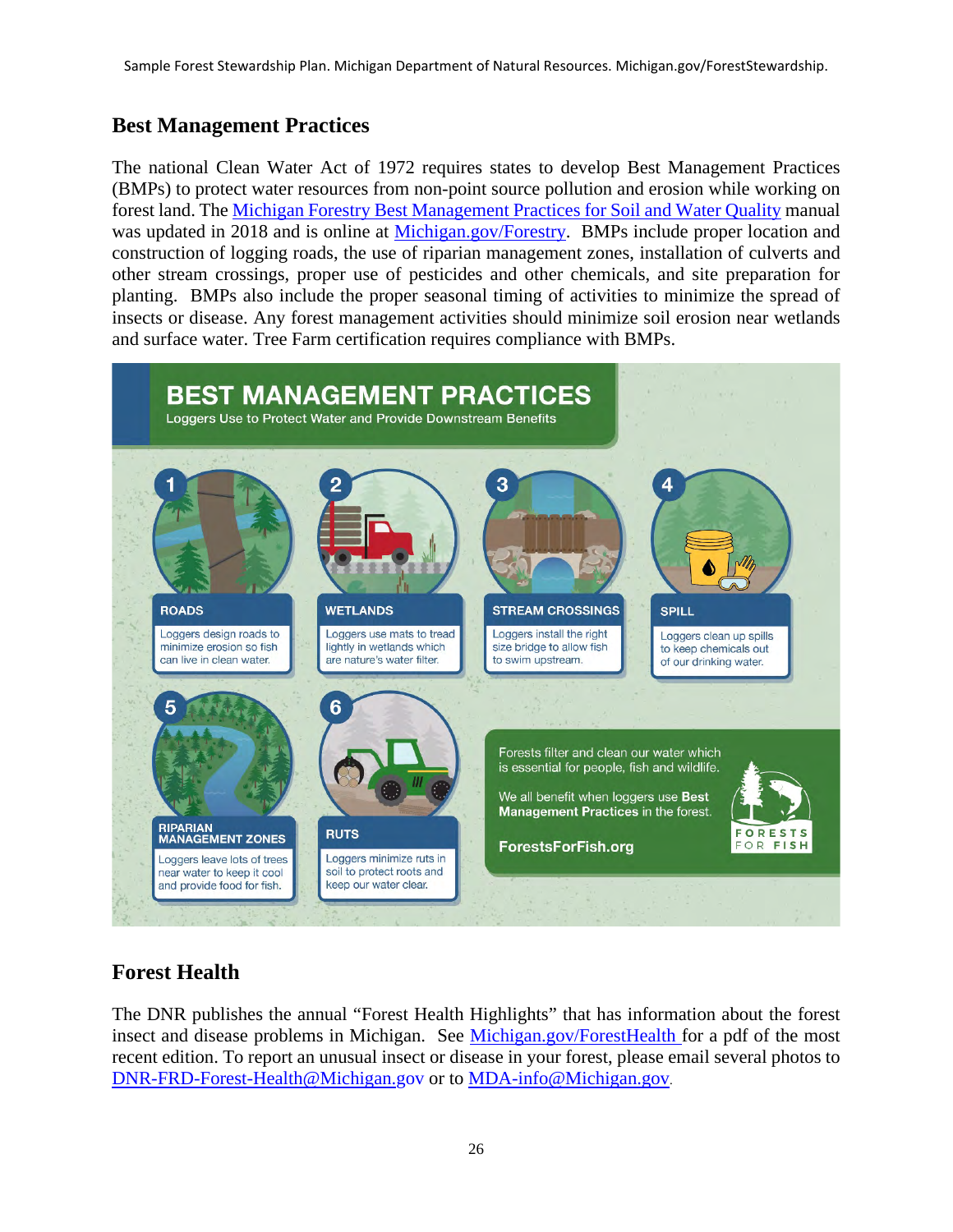Sample Forest Stewardship Plan. Michigan Department of Natural Resources. Michigan.gov/ForestStewardship.

DNR Forest Health - [Michigan.gov/ForestHealth](http://www.michigan.gov/ForestHealth) DNR Invasive Species Info - [Michigan.gov/InvasiveSpecies](http://www.michigan.gov/InvasiveSpecies) MDARD Exotic Forest Pests – [Michigan.gov/ExoticPests](http://www.michigan.gov/ExoticPests)  USFS Forest Health - [fhm.fs.fed.us](http://fhm.fs.fed.us/) 

#### <span id="page-26-0"></span>**Wildlife Habitat**

The DNR Wildlife Division has an excellent publication on managing wildlife habitat at [www.michigandnr.com/publications/pdfs/huntingwildlifehabitat/Landowners\\_Guide/index.htm.](http://www.michigandnr.com/publications/pdfs/huntingwildlifehabitat/Landowners_Guide/index.htm)

DNR Wildlife Division – [Michigan.gov/W](http://www.michigan.gov/)ildlife Michigan United Conservation Clubs - [MUCC.org](https://mucc.org/) National Deer Association – [DeerAssociation.com](https://www.deerassociation.com/)  Audubon Society - [MichiganAudubon.org](http://www.michiganaudubon.org/)  Foresters for the Birds – [vt.audubon.org/foresters-birds](http://vt.audubon.org/foresters-birds)  Ruffed Grouse Society - [RuffedGrouseSociety.org](http://www.ruffedgrousesociety.org/)  National Wild Turkey Federation - [NWTF.org](http://www.nwtf.org/)  Michigan Trout Unlimited – [MichiganTU.org](http://www.michigantu.org/)  US Fish and Wildlife Service - [FWS.gov/partners](http://www.fws.gov/partners) 

#### <span id="page-26-1"></span>**Forest Economics**

**Capital Gains Tax Information.** Profits from timber sales are taxed as capital gains, rather than ordinary income, if you own the timber for more than 12 months. Expenses, including the cost of a management plan or a consulting forester's fees for a timber sale, can be deducted from profits. There are many great tax related resources available on [TimberTax.org,](http://www.timbertax.org/) including the most recent edition of the annual "Tax Tips for Forest Landowners."

#### <span id="page-26-2"></span>**American Tree Farm System**

I recommend that you join the American Tree Farm System to certify your exemplary and sustainable forest management. A free inspection from one of the 125 Tree Farm Inspecting Foresters is required to enroll. This Forest Stewardship Plan complies with the Farm System's eight Standards of Sustainability listed below. See [TreeFarmSystem.org/](http://www.treefarmsystem.org/Michigan)Michigan for information about the Tree Farm, forest certification, and the full Standards of Sustainability.

- 1. **Commitment to Practicing Sustainable Forestry.** Landowner demonstrates commitment to forest health and sustainability by developing a forest management plan, implementing sustainable practices, and seeking opportunities to expand their knowledge and understanding of sustainable forest management.
- 2. **Compliance with Laws.** Forest management activities comply with all relevant federal, state and local laws, regulations and ordinances.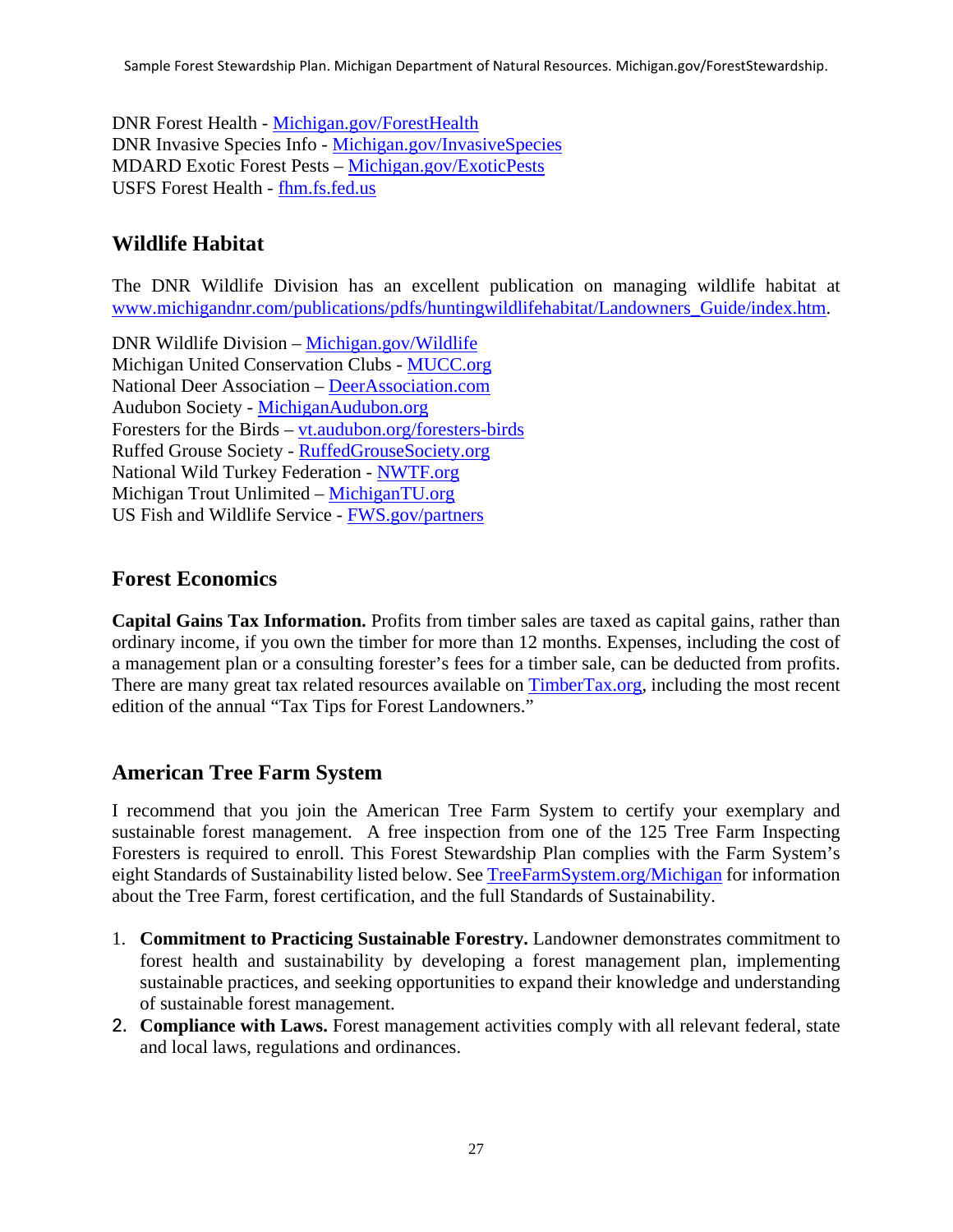- 3. **Reforestation and Afforestation.** Landowner completes timely restocking of desired species of trees on a regeneration harvest site and non-stocked areas where tree growing is consistent with land use practices and the landowner's objectives.
- 4. **Air, Water, and Soil Protection.** Forest management practices maintain or enhance the ecosystems and ecosystem services provided by the forest, including air, water, soil and site quality.
- 5. **Fish, Wildlife and Biodiversity.** Forest management activities contribute to the conservation of biodiversity.
- 6. **Forest Aesthetics.** Forest management activities recognize the value of forest aesthetics.
- 7. **Protect Special Sites.** Special sites are managed in ways that recognize their unique historical, archeological, cultural, geological, biological or ecological characteristics.
- 8. **Forest Product Harvests and Other Activities.** Forest product harvests and other management activities are conducted in accordance with the landowner's objectives and consider other forest values.

# <span id="page-27-0"></span>**Qualified Forest Program**

The Qualified Forest Program (Public Acts 42 and 45 of 2013, as amended) exempts forest owners from paying local millage taxes up to 18 mills in each tax jurisdiction (township). Landowners must have at least 20 acres, a forest management plan and agree to comply with their forest management plan. Landowners must report harvests to the Michigan Department of Agriculture and Rural Development after they occur. A Forest Stewardship Plan is accepted by the Qualified Forest program. See [Michigan.gov/QFP](http://www.michigan.gov/QFP) for information and enrollment forms. The application deadline is Sept. 1 for tax benefits in the following year.

#### <span id="page-27-1"></span>**Commercial Forest Program**

The Commercial Forest Program offers a specific property tax of \$1.30 per acre (Parts 511 & 512 of Public Act 451, 1994, as amended). Landowners must have at least 40 acres of forest, a forest management plan, conduct commercial harvests as prescribed in the plan, and allow public foot access for hunting and fishing. Landowners must notify the DNR before they harvest forest products. A Forest Stewardship Plan is accepted by the Commercial Forest program. For more information and enrollment forms, see [Michigan.gov/CommercialForest.](http://www.michigan.gov/CommercialForest) The application deadline in April 1 for tax benefits in the following year.

#### <span id="page-27-2"></span>**Financial Assistance Programs**

The Natural Resources Conservation Service (NRCS) administers several programs such as the Environmental Quality Incentives Program (EQIP) or Conservation Stewardship Program (CSP) that may provide financial assistance to forest owners to implement "conservation practices" to address "resource concerns" on their land. Landowners must have an approved forest management plan prior to enrolling. Forest Stewardship Plans are accepted by the NRCS when applying for EQIP funding, although they do not require the same level of detail as NRCS conservation activity